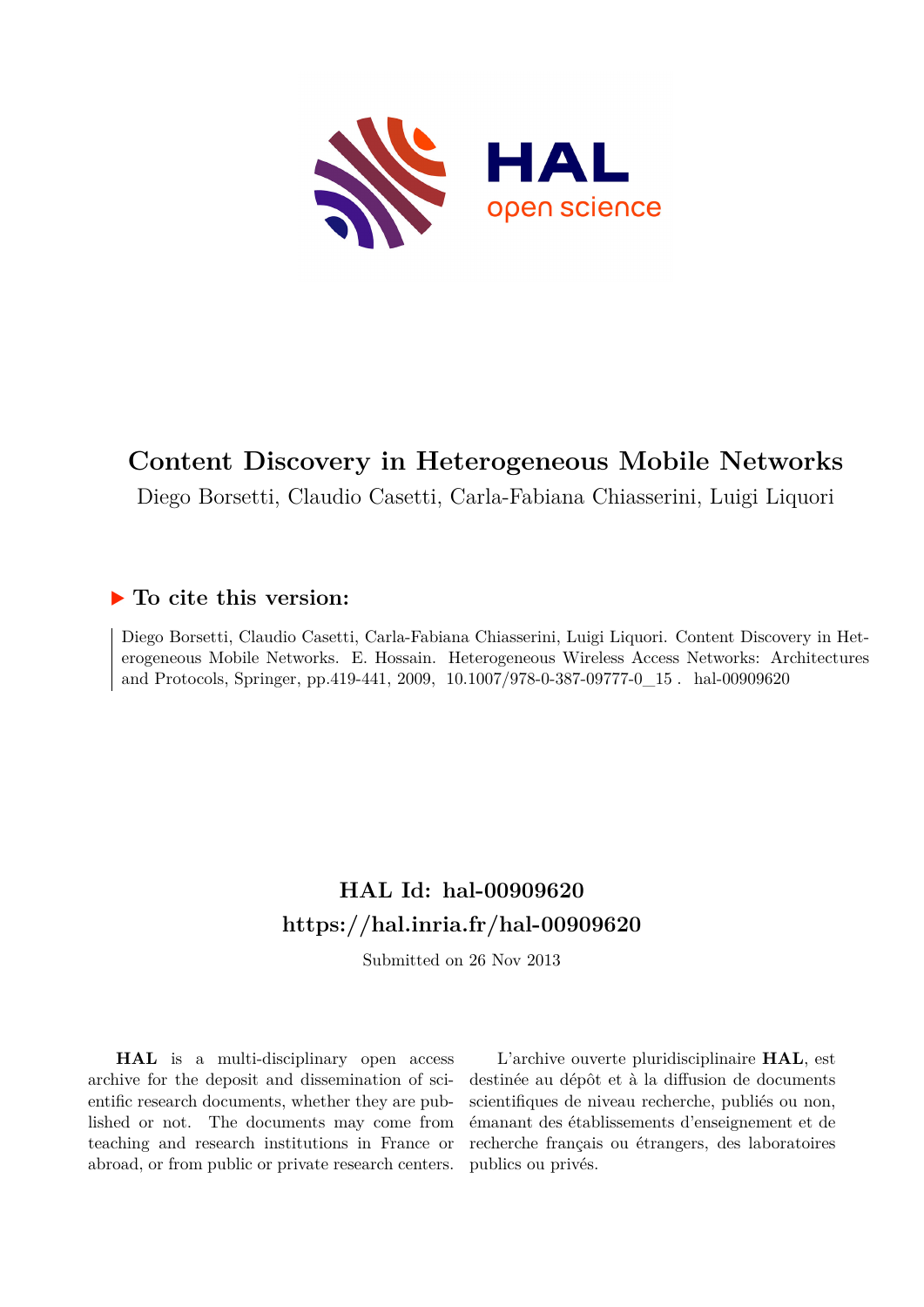# Content Discovery in Heterogeneous Mobile Networks<sup>∗</sup>

Diego Borsetti<sup>1</sup>, Claudio Casetti<sup>1</sup>, Carla-Fabiana Chiasserini<sup>1</sup>, and Luigi Liquori<sup>2</sup>

- <sup>1</sup> Dipartimento di Elettronica, Politecnico di Torino, Italy Email: lastname@tlc.polito.it
- $2$  INRIA Sophia Antipolis Méditerranée, France Email: Luigi.Liquori@inria.fr

# 1.1 Introduction

Today, it is not uncommon for the inhabitants of major cities to have a large selection of network technologies, both wired and wireless, at their fingertips. Hence, to have an unprecedented number of services readily accessible.

Whereas the availability of wired technologies is limited to one at a time (e.g., an office LAN, a residential xDSL), as far as wireless technologies are concerned, people are usually exposed to several of them simultaneously (e.g., GSM/GPRS and UMTS cellular networks, WiFi, Bluetooth). Although users commonly rely on one technology at a time for a specific service, considerable research effort has been devoted to inter-operability among technologies, with the aim of granting more bandwidth to users and, potentially, lower fees.

Among recently-developed mobile applications (e.g., the Google Mobile suite, the Traffic Message Channel or the Intermodal Journey Planner), a widespread interest is surrounding those that enable the collection and sharing of various information contents for users on the move. The growth of such services will foster the creation of "virtual communities" of users sharing similar interests and goals: as way of example, students on a campus who share class material, tourists browsing through local attractions listings, car drivers seeking and exchanging traffic information, or pedestrians accessing their domestic or working environment via hand-held devices.

Taking into account the previous remarks, it is clear that a fundamental problem in wireless networks is the discovery and sharing of information among users, which can relay on more than one communication technology. While in the context of wired networks, many algorithms and protocols have been presented for content discovery, much fewer proposals target heterogeneous wireless environments.

In this chapter, we first review some of the most relevant solutions presented for content discovery, in both wired and wireless contexts (Sections 1.2 and 1.3). We focus on the well-known *publish/subscribe* asynchronous messaging paradigm and

This work is supported by AEOLUS FP6-IST-FET Proactive, and by the *Regione Piemonte* through the project VICSUM.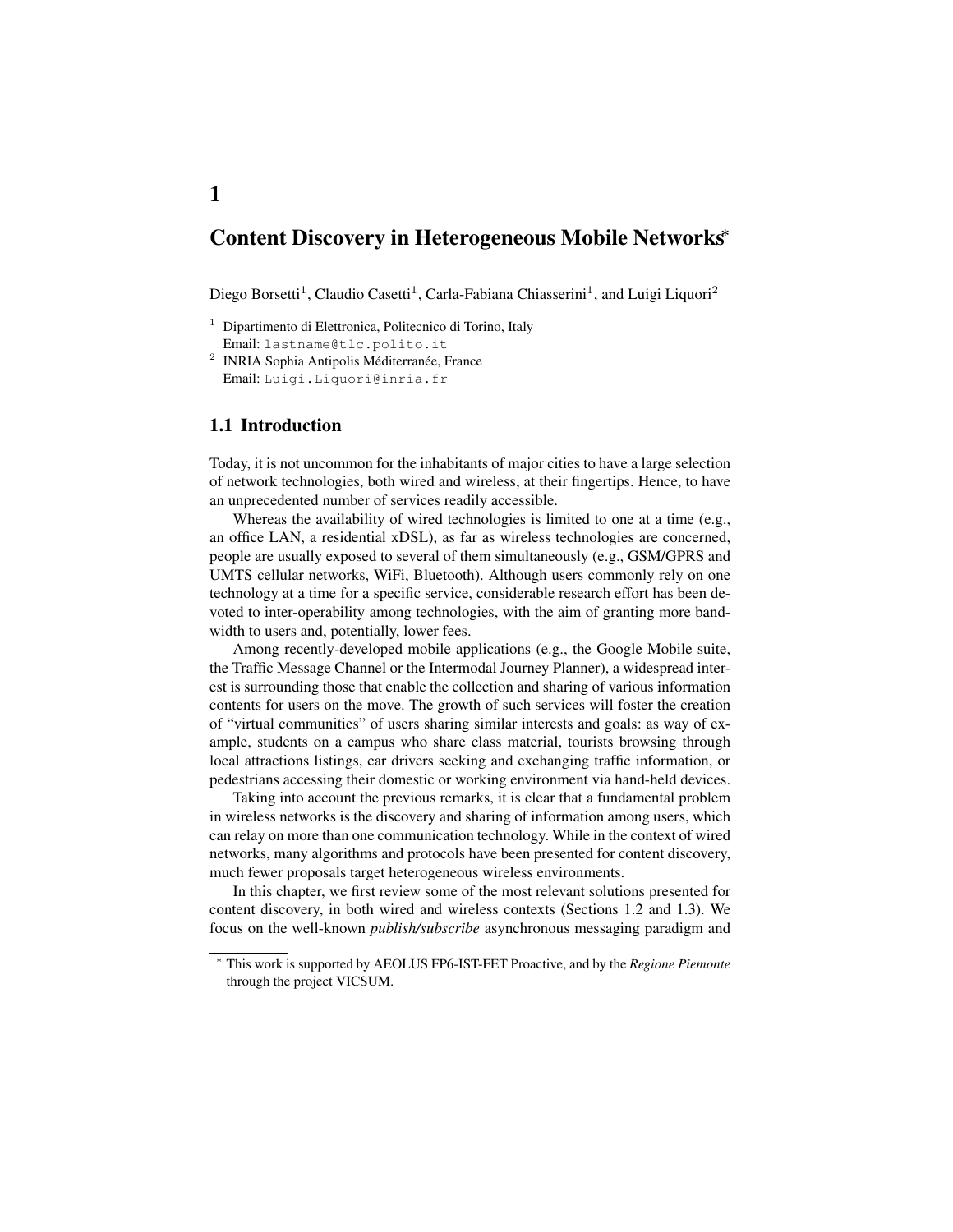discuss the benefits of designing an overlay network relying on an underlay wireless network. We then introduce a possible network architecture, composed on the one hand of infrastructured nodes, such as WLAN access points and cellular system base stations, and on the other hand of mobile nodes that are equipped with multi-interface wireless terminals, namely, pedestrian users as well as vehicles (Section 1.4). We devise how an overlay network can be created and efficiently implemented on such a communication network using the publish/subscribe paradigm and its content-based routing algorithms. We describe the semantics and the interaction among the logical network entities as well as the possible interface selection strategies (Section 1.5). Finally, we take a heterogeneous wireless networks, including the IEEE 802.11 technology and the UMTS cellular network as a case study, and we show some performance results of the publish/subscribe approach in such a scenario (Sections 1.6 and 1.7).

# 1.2 Content discovery in dynamic networks

The explosive growth of the information technology fosters the design of communication networks that let users discover and share information, anywhere and anytime. In a wireless, urban environment, information sought by users can be acquired either from server nodes belonging to the backbone infrastructure or from other users, by exploiting cooperative mechanisms [1, 2]. Such a communication system, however, poses several technical challenges, which have been recently addressed both within research projects and in the scientific literature.

Examples of projects focusing on the support of innovative services within an urban environment are IntelCities [3] and WikiCity [4]. IntelCities is a European project that develops efficient and innovative e-government services for citizens. WikiCity, instead, is aimed at distributing and processing real-time data coming from electronic devices scattered throughout the city and connected to the Internet infrastructure.

In the literature, solutions proposed for wired peer-to-peer (P2P) networks, such as Gnutella, Freenet, Fastrack, or eDonkey, do not apply to mobile scenarios because of the dynamic nature of the network where users continuously move and contents may appear and disappear. A promising approach is instead the publish/subscribe messaging paradigm [5], an asynchronous, many-to-many communication model designed to distribute information to a large number of users adopting either a content-based or a topic-based routing. According to the publish-subscribe messaging paradigm, users can be both information providers (publishers) and information consumers (subscribers). Consumers subscribe to the publish/subscribe system and specify the type of information that they are interested in, while producers publish data to the system. The system disseminates the information to all (if possible) the consumers that are interested in receiving it, according to the interests they declared. Having decoupled users in publishers and subscribers allows for a great flexibility and scalability in presence of networks with a dynamic network topology (i.e., with high node churning). The selection of messages for reception and processing is called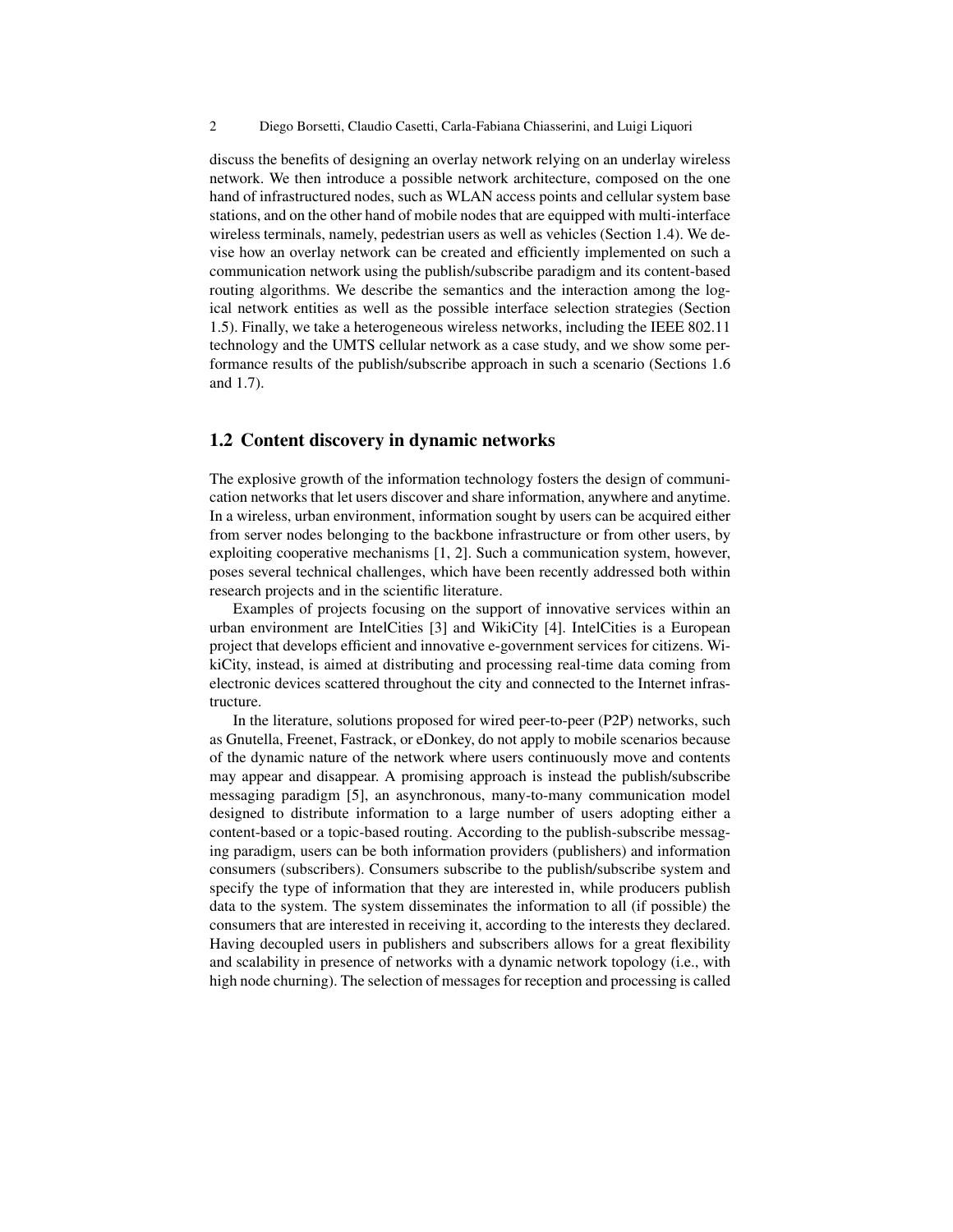filtering. There are two kinds of filtering, namely topic-based or content-based, each associated to a specific routing. In a nutshell, topic-based routing broadcasts all published messages (on some topic) to all users subscribed to that topic; content-based routing delivers to subscribers only messages that exactly match subscriber-defined attributes or contents. Many publish/subscribe systems have recently been developed for wired networks (e.g., Xnet [6, 7], Siena [8] or Gryphon [9]), as well as for wireless networks [10, 11, 12, 13, 14, 15, 16, 17, 18]. In particular, the work in [11] specifies the way consumers and producers are matched together, i.e., by applying a cross-layer approach that leverages some routing-specific metrics, such as hop count or node traffic load. In [12], the cooperative downloading strategy, named SPAWN, addresses peer discovery and content selection. Peer discovery uses a centralized approach, as in BitTorrent [19], and Slurpie [20], as well as a distributed one that leverages the broadcast nature of the wireless medium and allows nodes to overhear information about the content availability at neighbors. Content selection is determined by a proximity-driven piece selection strategy, where proximity estimation is based on hop count. The work in [14] combines the publish/subscribe approach with a content-based routing scheme. In [16], instead, the authors present a dynamic publish/subscribe system for mobile peer-to-peer environments, which integrates an extended on-demand multicast routing protocol and content-based messaging.

A valuable solution to effectively implement the publish/subscribe approach is to define an overlay network, which is built on top of the physical one, such that two neighbor nodes in the overlay may be many links apart in the physical network. In general, overlay networks are capable of providing a rich spectrum of services through the use of aggregated computational power, storage and contents [21, 22, 23]. The main idea is therefore to achieve information discovery and retrieval via a seamless, geographically distributed, open-ended network of bounded services owned by the overlay components.

In the field of wireless networks, the publish/subscribe paradigm and overlay networks are exploited together in [24, 25, 15]. In [24, 25], service discovery protocols are based on the deployment of a virtual backbone of directories within an infrastructure-less network. Each node composing the backbone performs service discovery in its proximity, while global service discovery is provided by the cooperative action of the directories. In [15], an overlay network is conceived to operate in a mobile ad hoc network: the overlay network that routes events from publishers to subscribers dynamically adapts itself to the changing topology by means of cross-layer interactions.

In the context of wired computer networks, an interesting solution, named Arigatoni [26], has been designed to provide a large variety of services through a multilayer overlay network. In a nutshell, in a multi-layer overlay network, the responsibility assigned to network nodes differs. Super-peers, called Brokers, act as servers for a subset of peers (named colony). Ordinary peers, called Agents, submit queries to their Broker and receive results from it. Brokers are also connected to each other; they route messages across the overlay network, submit, delegate, and answer queries on behalf of the Agents in their colony. This structure is replicated *recursively*, creating an *n-layer topology*. Arigatoni provides service discovery with variable guar-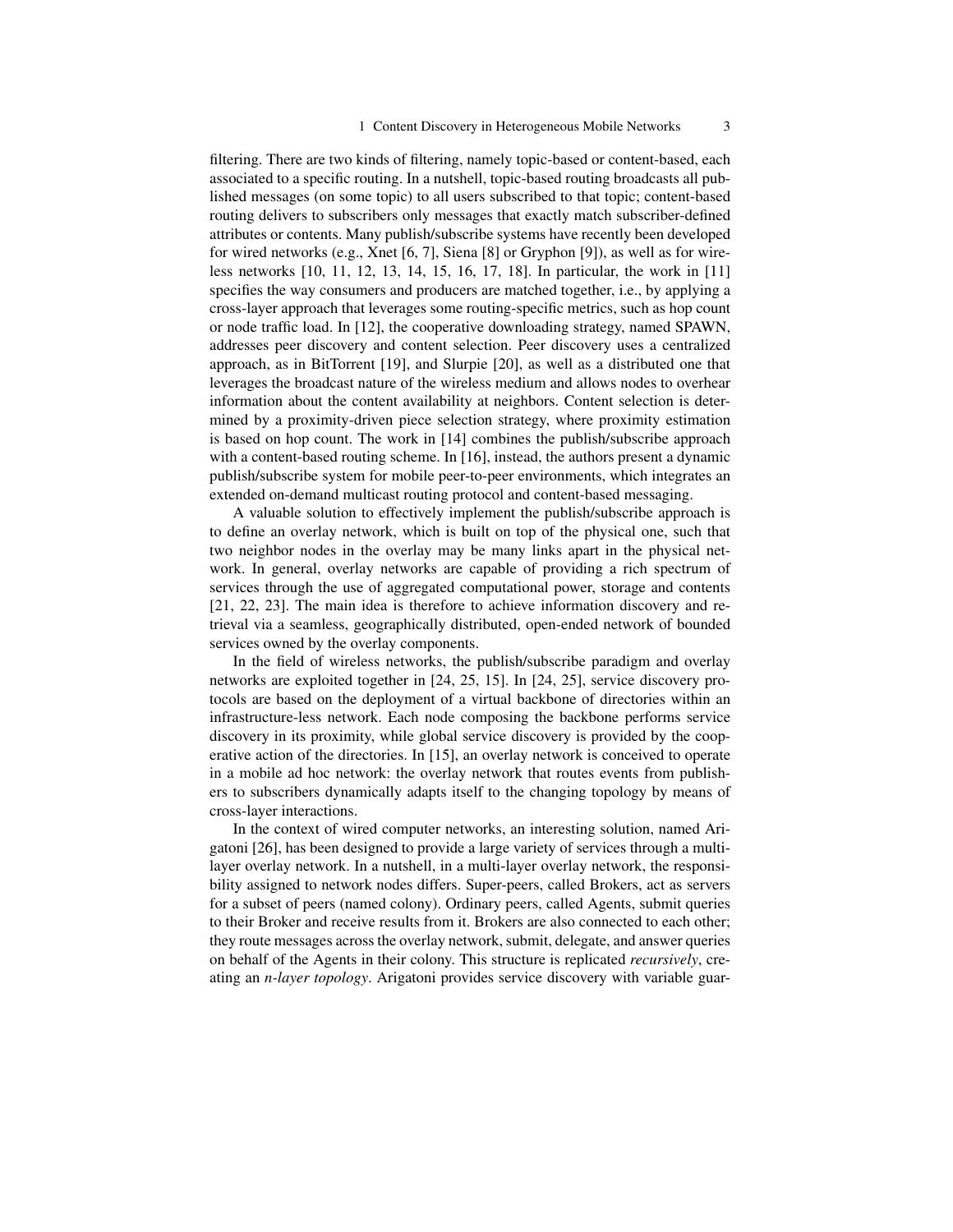antees in a virtual organization, where peers can dynamically appear, disappear, and self-organize. Furthermore, it is a fully–programmable overlay network: it dictates how and where services are declared, discovered and orchestrated (via a simple business language) in the overlay, allowing peers to ask, provide and use global services and resources.

Thanks to the above features, Arigatoni appears to be a suitable choice for information delivery and sharing in a mobile environment. We therefore define a urban mobile network scenario, whose nodes are equipped with multiple wireless interfaces and, inspired by Arigatoni, we devise an overlay network for information discovery and retrieval in such an environment. For the sake of completeness, some further details on the Arigatoni solution are provided below.

# 1.3 Arigatoni in a nutshell

What follows is a short overview of the activity of the main entities and of the protocols involved in Arigatoni (the interested reader can refer to [27, 28, 26]).

#### 1.3.1 Functional units

Two main logical entities (the Agent and the Broker) and two basic protocols (a registration and a service discovery protocol) are the core of the Arigatoni overlay network.

The Agent is a computing device with wired/wireless connectivity capabilities. It does not necessarily need to be a high-end device, such as a supercomputer; on the contrary, it may have limited storage and computation capabilities, and few basic installed applications (a simple editor, one or two compilers, an email client, a mini browser). Agents are organized in Colonies, led by a Broker. Unlike the Agent, though, the Broker is required to be a mid- to high-end device, equipped with a high–speed wired/wireless connection and a service table, crucial to perform the publish/subscribe content-based routing. Given the hierarchical overlay, colonies may recursively be embedded into super-colonies, each led by a super-Broker.

#### *The Agent*

It should be able to work in *local mode* for all the tasks that it can manage locally or in *colony mode*, by first registering itself to one or many colonies of the overlay, and then by asking and serving colony-originated requests via the Brokers. The tasks of an Agent can thus be summarized as:

- discovering the address of one or more Brokers, acting as colony leaders, upon its arrival in a "connected area";
- registering to one or many Brokers, thus entering the virtual organization;
- requesting and offering services to other Agents, through its own Broker;
- connecting directly to other Agents in a peer-to-peer fashion, and exchanging services between each others. Note that an Agent can also be a service provider. This symmetry is one of the key features of Arigatoni.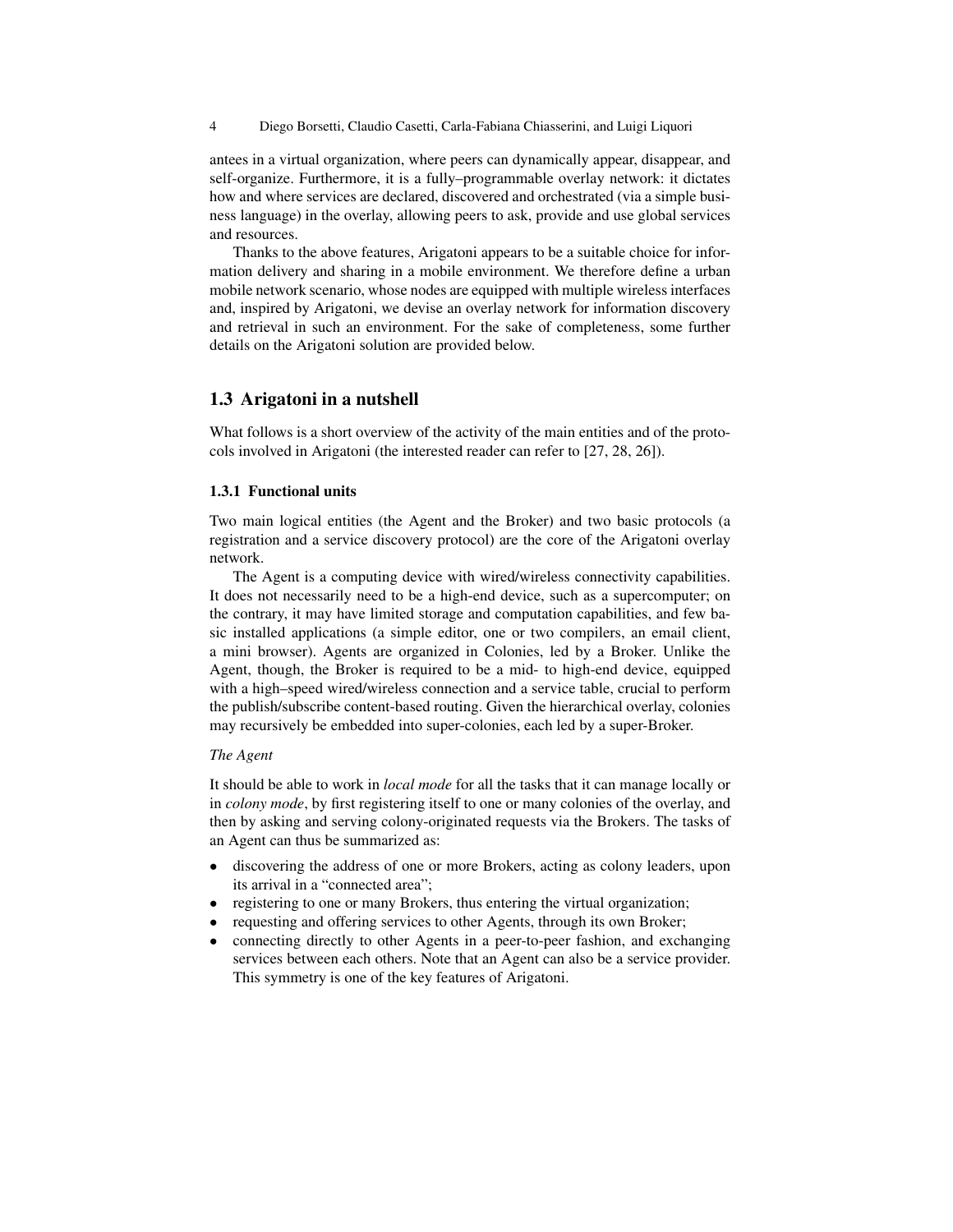#### *The Broker*

It requires higher capabilities than an Agent to store and manage the content-based routing table of the colony it leads. Such table is essential to route queries, and the Broker must also efficiently match and filter the routing table against a received query. The tasks of a Broker are:

- discovering the address of another Broker, and possibly embedding its colony into the other Broker's;
- registering/unregistering Agents in its colony and updating the internal contentbased routing table accordingly (who offers what within the colony, its address, and other geographical information);
- receiving Agents service requests, discovering the services that satisfy an Agent request in its local colony, according to its content-based routing table, or delegating the request to its direct super-Broker;
- in case the Agent request can be satisfied, forwarding, in a service response, all the information necessary to allow the requesting agent to communicate directly with the agent offering the service;
- in case the agent request cannot be satisfied, notifying the requesting agent, after a fixed timeout period, that its service request could not be served.

There are mostly two mechanisms of service discovery, namely:

- the process of a Broker finding and negotiating services to serve an Agent request in its own colony;
- the process of an Agent discovering a Broker, upon physical/logical insertion in a colony.

The first discovery is processed by Arigatoni's service discovery protocol, while the second is processed out of the Arigatoni overlay, using well-known network protocols like DHCP, SLP in Bluetooth or Active/Passive Scanning in WiFi.

#### *The Service Discovery Protocol (RDP)*

It is used by a Broker to find and negotiate services to serve agent requests in its own colony. RDP allows the request for multiple services and service conjunctions (i.e., each agent may offer several services at the same time). The RDP protocol allows Agents to:

- ask to a Broker a request for a service set  $S$ ;
- reply to a Broker the availability to offer a service set  $S'$ .

The colony's Broker handles the service request received through RDP and looks up the service set in its routing table, filtering  $S$  against the offered set  $S'$ . If a match is found, the Broker returns to the requesting agent the address of the agent matching, partly or fully, the request. From then on, the two agents interact in a peer-to-peer fashion, without further intervention of the Broker using a simple coordination language (e.g., the BPEL language [29]).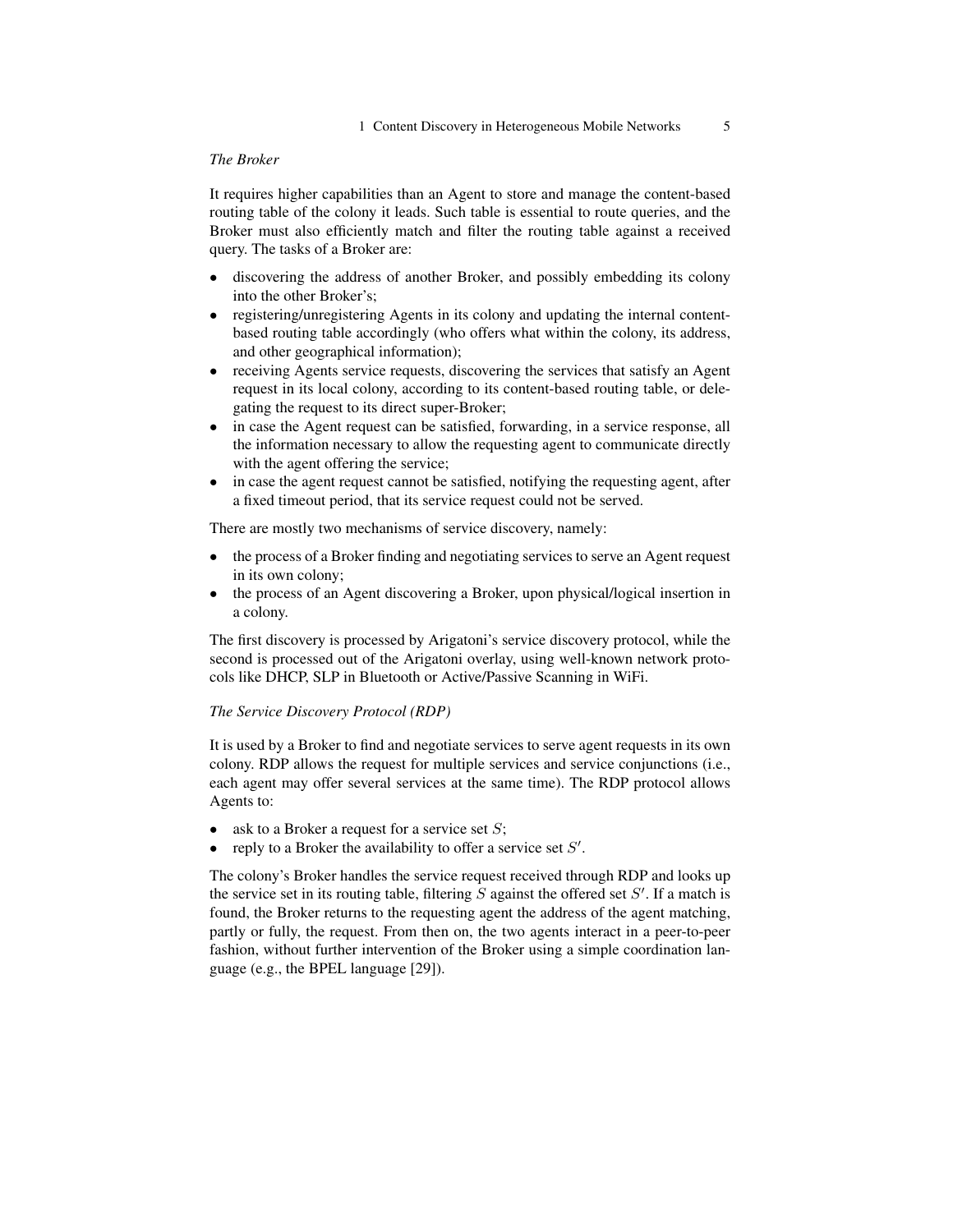Each Broker maintains a content-based *routing table* locating the *services* that are registered in its colony. The table carries one entry for each member matching the ID of the Agent with the set of services it can offer.

#### *The Virtual Intermittent Protocol (VIP)*

It manages peers' participation in Arigatoni's colonies. The protocol deals with the *dynamic topology* of the overlay, by allowing individuals to login/logout to/from a colony. Registration is the act through which an agent becomes member of a colony. An Agent is allowed to unregister when it has no pending service requests or offers. Agents that abruptly unregister or behave as "free riders" (using other Agents' services without offering or giving theirs in return) are tagged as unfair and may be forcefully unregistered from a colony by its Broker.

An Agent registers to a colony with a list of services. If a Broker accepts an individual in its colony, then it sends a service update to its direct super-Broker in order to communicate the availability of the new services in its colony. This message is then propagated from Broker to Broker until the root (if any) of the multi-layer overlay is reached. This means a high node churn forces routing tables to be *faulty* until all service updates are properly propagated. As such, service registration in an overlay network computer is an activity that must be taken seriously into account.

### 1.4 A mobile, heterogeneous network scenario

Let us consider an urban area in which a mobile network is deployed by using an ad hoc communication technology (e.g., WiFi). A further coverage of the network area is obtained through a cellular network, such as GSM/GPRS or UMTS. Such mobile network is populated by both mobile users, e.g., pedestrians with hand-held devices, cars equipped with browsing/computational capabilities, public-transportation vehicles and roadside infrastructures such as bus stops. All devices have multiple wireless interfaces. Depending on their mobility, they may also be equipped with a wired interface. Such is the case of wireless Points of Access (PoA), which are installed at bus stops, in order to provide connectivity either to users waiting for a bus or to the bus itself (hence to its passengers). PoAs are thus equipped with a wired and one or more wireless interfaces. In such setting, devices carried by cars and pedestrians play the role of Mobile Agents; PoAs, such as roadside infrastructures and public transportation vehicles (buses, trams, cabs,. . . ), act as Brokers. In the urban mobile and dynamic scenario described above, it is possible to define an overlay network based on the publish/subscribe messaging paradigm and content-based routing. We describe this overlay network, named Arimove, in the next section.

# 1.5 Content discovery in heterogeneous wireless network: the Arimove system

Arimove, firstly introduced in [30], provides an efficient mapping between physical devices in the wireless underlay network and virtual entities in the overlay network.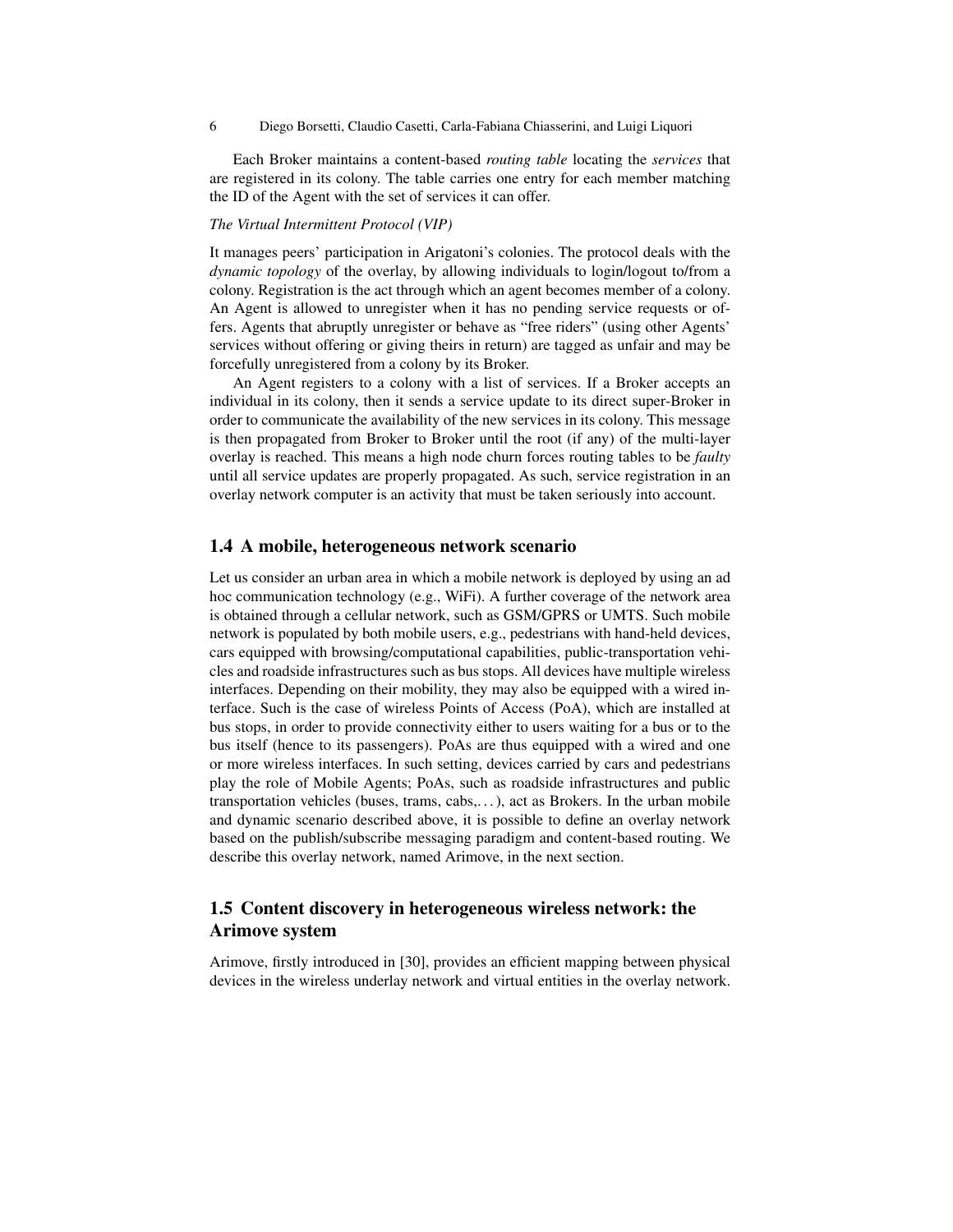Below, we present an overview of the overlay network followed by a description of the main entities and their interaction.

#### 1.5.1 Overlay overview

A Broker is implemented at a fixed infrastructure in the urban environment. A suitable choice could be a bus stop, since metropolitan transportation companies are likely to bundle bus stops with electric power and, in some cases, even with fixed network connectivity. A Broker colony is composed of Mobile Agents that have registered to it when they were within radio range of the PoA installed at the bus stop. Therefore, a colony is a logical entity, whose members may be physically located anywhere within the area where Arimove is deployed.

However, to take into account the high mobility of the scenario and enhance its performance in terms of load balancing and service response time, we introduce an additional, Arimove-specific entity, the *Mobile Broker* (mB). This unit may be a public transport vehicle equipped with a scaled-down Broker-like wireless device. Every Mobile Broker is *associated* to (i.e., it has the same identity of) a single Broker. Clearly, at the underlay level, connectivity between the Mobile Broker and the associated Broker may at times be severed.

The main aim of the Mobile Broker is to introduce the novel concept of *colony– room*: a small subset of Mobile Agents with a wireless connection to the Mobile Broker (e.g., pedestrian/vehicles around a bus/cab or traveling along the same direction of the bus/cab during a traffic jam. . . ). In addition, thanks to its mobility, the Mobile Broker can collect registrations from Mobile Agents that were too far from the PoA of the associated Broker, and, therefore, might had never had the chance to register to it.

The Mobile Broker collects (un)registrations, service requests and service offers from the Agents within the colony–room. When a wireless connection has been established between the Mobile Broker and a roadside PoA (not necessarily corresponding to the associated Broker), the data path to the associated Broker is again available and an information exchange takes place resulting in the updating of each other's data. Specifically, the following actions occur. Firstly, the associated Broker merges the Mobile Broker's routing table with the one it currently carries. Then, the associated Broker handles the registration/discovery information and generates the appropriate responses. Finally, depending on the response time, the responses are returned to the Mobile Broker before it leaves the wireless PoA coverage, or the next time it connects to a PoA.

Figure 1.1 illustrates the relationships among overlay and underlay entities. A central coordination entity is located at a headquarter (HQ), in our case corresponding to the local transportation authority building. The coordination entity plays the role of a super-Broker and it is provided with a wired connection to each of the 4 roadside PoA at bus stops  $(B_1 \text{ to } B_4)$ . Mobile Brokers (mB<sub>1</sub> and mB<sub>3</sub>) shuttle between bus stops, each carrying a different Broker association (to  $B_1$  and  $B_3$ ), while Mobile Agents (portable devices in the figure) are either connected to Brokers or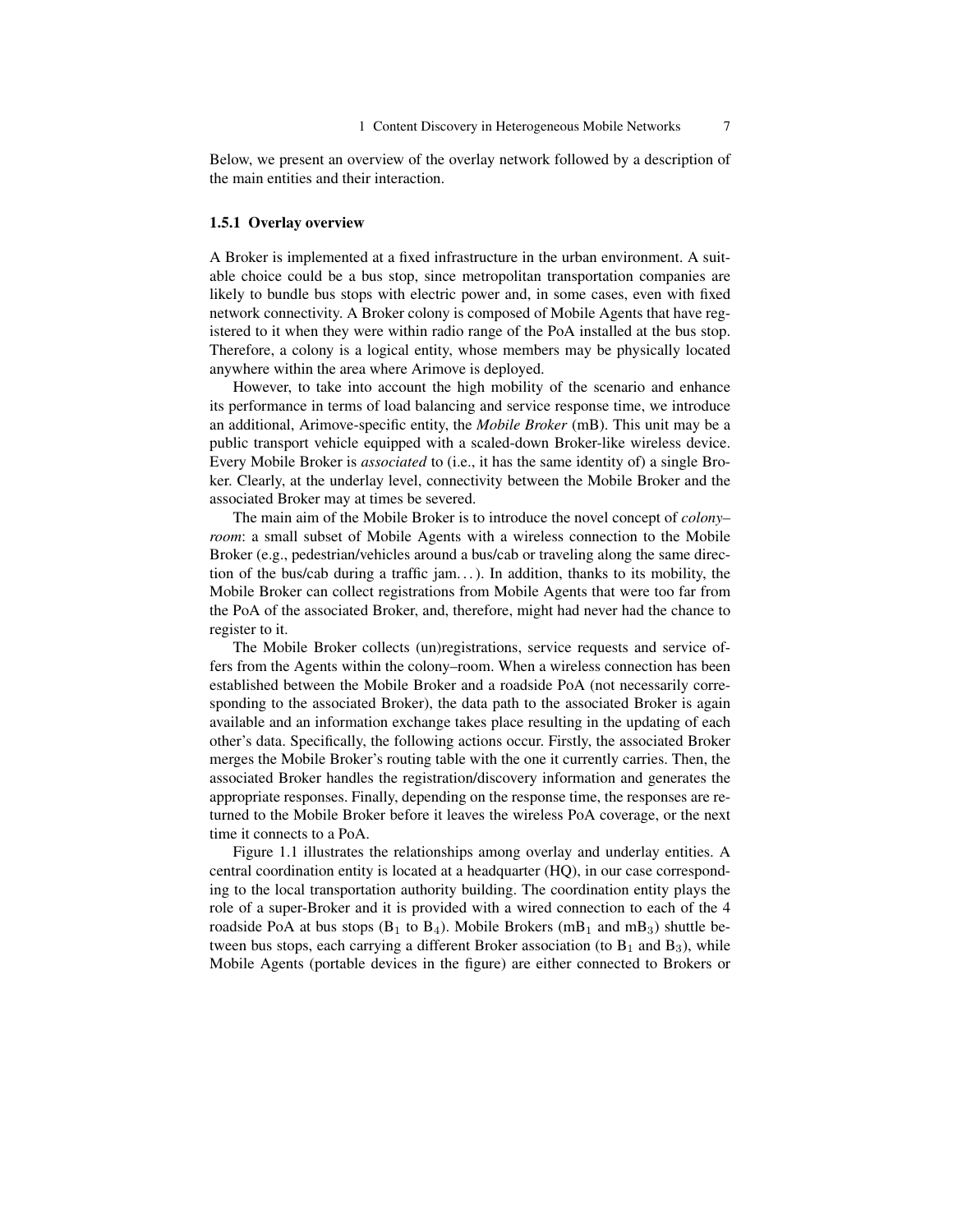

Fig. 1.1. An example of heterogeneous network scenario

Mobile Brokers, depending on their mobility. A base station (BS), belonging to a cellular network system, provides a wireless coverage on the whole area.

#### 1.5.2 Overlay entities

We can now summarize the different activities of the three main entities in Arimove, i.e., Mobile Agents, Brokers and Mobile Brokers.

#### *Mobile Agents*

Their activity is carried out through the following main operations.

- *Broker Discovery*: if the underlay is a broadcast network, such as a 802.11 WLAN, HELLO messages are issued by one or more Brokers (and/or Mobile Brokers)<sup>3</sup>; their reception allows an Agent to perform the choice of the Broker to which to register using information stored in the HELLO message itself. Broker discovery in a non-broadcast network may be performed through the use of a directory service offered by a well-known host readily available on the network.
- *(Un)Registration*: the Agent sends a service registration (SREG) message of the VIP protocol trying to register to a new Broker or to unregister from the current Broker.
- *Service Request/Response*: these tasks require that the Agent is already registered to a Broker and that it is part of a colony. It can send a service request (SREQ) of the RDP protocol to its Broker or a service response (SRESP) offering some services. The service will be then exchanged in peer-to-peer fashion.

<sup>3</sup> namely, HELLO messages from a broker may be sent on the broadcast channel of a cellular network, but it entails the direct cooperation of the cellular carrier/operator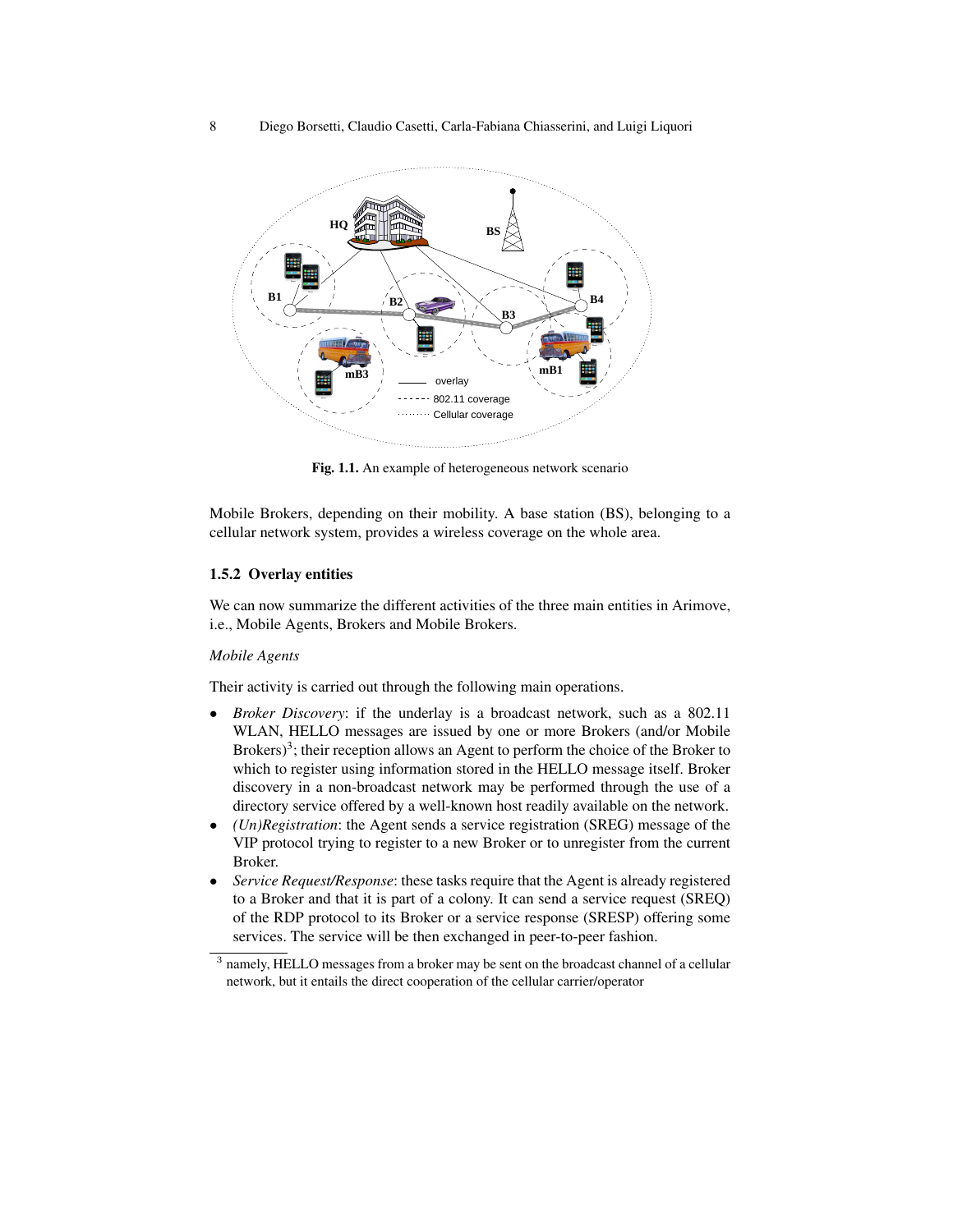#### *Brokers*

Their activity is carried out through the following main operations.

- *Colony Health*: in a broadcast underlay, periodically broadcasting of HELLO messages to let Mobile Agents discover them;
- *Colony (Un)Registration*: to and from a higher-level Broker;
- *Colony Management*: the Broker interacts with colony members, (un)registering and handling service requests through the VIP and RDP protocols.

#### *Mobile Brokers*

The activity of a Mobile Broker is carried out through the following three main operations.

- *Broker Association*: the process of associating to a specific Broker; the Broker for which the Mobile Broker acts as colony-room is chosen according to some policy (see below) and the association is held throughout the Mobile Broker's route.
- *Colony-Room Advertising*: periodical broadcasting of HELLO messages along its whole route; HELLO messages forward information about the associated Broker for which they are acting as colony-room.
- *Relaying*: relaying VIP and RDP messages from (to) Agents inside the colonyroom to (from) the associated Broker. Relaying may occur at once if a wireless connection to a PoA exists, or it may be deferred until the wireless connection is re-established.

#### 1.5.3 Membership policies

As a byproduct of the Arimove overlay, members of a colony will be geographically distributed, although this distribution should be carefully planned by a Broker (accepting or refusing registration requests) for load balancing purposes.

VIP registration policies are usually not specified in the protocol itself; thus every Broker is free to choose its acceptance policy. Different self-organization policies may be used to address issues such as load-balancing and colony specialization. Possible policies therefore are: (i) *mono-thematic*: a Broker accepts an Agent in its colony only if it offers services that the colony already owns in large quantities, so as to increase its specialization; (ii) *balanced*: a Broker accepts an Agent in its colony only if it offers services that the colony lacks, with the aim of evening out its service offer; *(iii) unbalanced*: a Broker unconditionally accepts all Agent registrations. Membership to a colony is also affected by the Mobile Broker association. The choice of which Broker is associated to a Mobile Broker can be performed by a specific load balancing algorithm that is run periodically, i.e., when the public transportation vehicle leaves the deposit and sets off on its route. One possible aim of the load balancing algorithm is to let the Mobile Broker collect Agents for a Broker with a scarcely populated colony at the time of the Mobile Broker departure; other aims, such as specializing the colony population, can be also envisaged.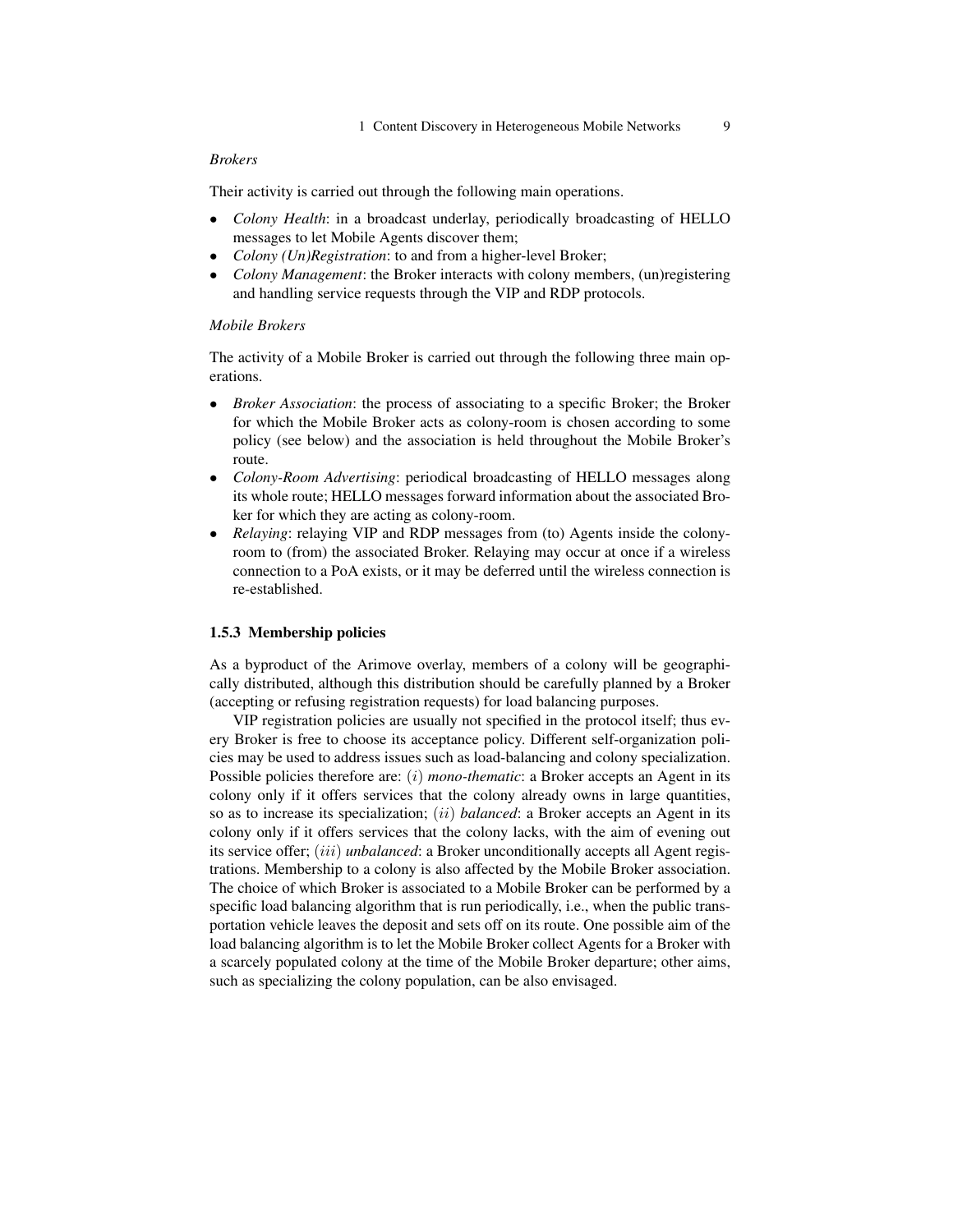10 Diego Borsetti, Claudio Casetti, Carla-Fabiana Chiasserini, and Luigi Liquori

#### 1.5.4 Overlay service discovery

Service discovery over a MANET, hence in Arimove, plays a crucial role in the successful retrieval of information. There are two main concerns regarding the issue of service discovery. The first one is to *expedite* the selection of the Mobile Agent providing the service, given that Agents are nominally free to roam in and out of their own Broker's underlay reach. Therefore, if a service is advertised by more than one Agent, and a request for that service is pending, a Broker should be given the opportunity to hand the service request over to the Agent that is more likely to be within its reach. The second concern is the *suitability* of the match that the Broker is about to create. Indeed, finding a "good" Agent carrying the requested service must also account for its ability to establish an effective communication channel with the Agent requesting the service. The mobility of both Agents (the requesting one and the potential provider) must be accounted for, e.g., by selecting Agents that are either within radio range of each other, or that are likely to remain within some PoA coverage for enough time. In publish/subscribe jargon, the "filtering" matching function between potential subscriber and publishers must take also into account the "reachability" at the underlay network level.

From a practical standpoint, service discovery at an Arigatoni Broker is carried out through a table that mainly records colony member IDs and their service lists. In Arimove, however, the table information for each Agent is integrated by a *liveliness* field, indicating the time elapsed since the last contact from that Agent, and by a *mobility* field, that can be used to pinpoint the position of the Agent and to infer the direction of its movement (the latter information is provided by the Agent in its last message sent to its Broker).

In order for these additional table parameters to be maintained up-to-date, Agents are expected to interact with their own Broker on a regular basis. Such interaction, in the form of a refresh SREG, should not be limited to the period when the Agent is within its own Broker radio range. Rather, it should also be promoted when the Agent is within *any* Broker range (whence it will be relayed to the Agent's Broker). The refresh SREG will therefore be issued by the Agent upon hearing a HELLO message from a Broker<sup>4</sup>. The rationale is to let the Agent's Broker know that the Agent is within coverage of whatever wireless technology is used by any Brokers, hence it is readily accessible if a service is requested. It should be noted that an Agent may choose to refrain from sending refresh SREG if the underlay is charging a per-access fee. For each Broker, the content-based routing table has the form:

|          | Agent ID Services Liveliness Mobility |          |                       |
|----------|---------------------------------------|----------|-----------------------|
| user     | $\overline{\{S_i\}^{i=1n}}$           |          | $ (x, y, \theta, v) $ |
| $\cdots$ | $\cdots$                              | $\cdots$ | $\cdots$              |

where  $\{S_i\}^{i=1...n}$  is the set of services it can offer, t is the time passed since the Agent has sent a message, and  $(x, y, \theta, v)$  is a quadruple denoting physical position,

<sup>4</sup> Broadcast storms are prevented by forcing a latency period between consecutive SREG from the same Agent.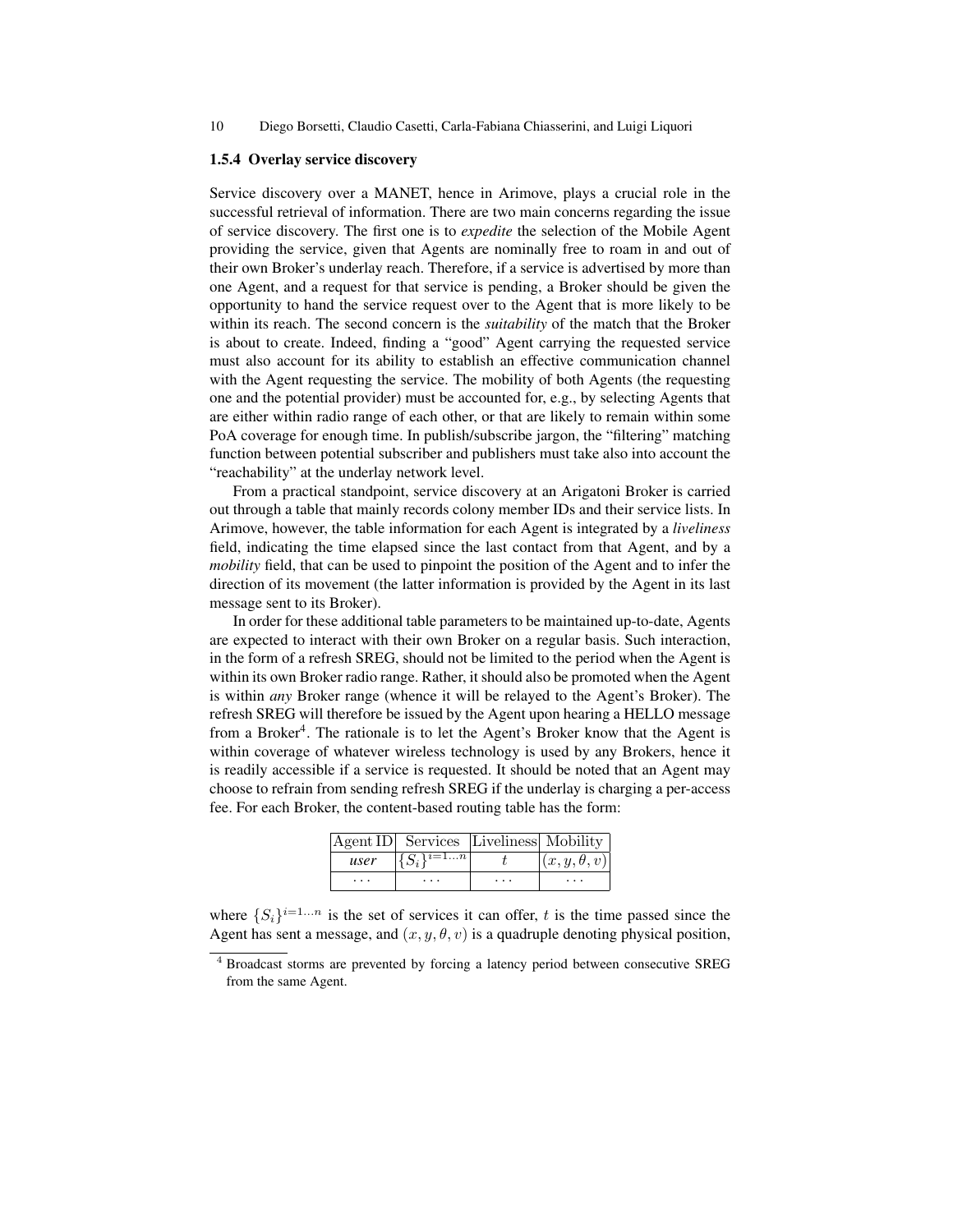| Underlay    | Overlay connection        | Capacity Energy QoS Pricing |                  |        |     |
|-------------|---------------------------|-----------------------------|------------------|--------|-----|
|             |                           |                             |                  |        |     |
| ΙP          | AP to HO                  | high                        | low              | high   | low |
| <b>UMTS</b> | Mobile Agent to AP        | med                         | med   med   high |        |     |
| WiFi        | Mobile Agent to mB and AP | low                         | high             | $\log$ | low |

Table 1.1. Comparison of the three underlay networks under study in terms of various performance metrics

direction and speed (all those information easily retrievable by a GPS module, or computed through it). The table is updated according to the dynamic registration and unregistration of Agents in the overlay. When an Agent asks for a service, then the query is *filtered* against the routing tables of its own Broker; in case of a *filter-failure*, the Broker forwards the query to its direct super-Broker.

# 1.6 A case study: IEEE 802.11 and UMTS coexisting technologies

The underlay network we envision hinges on different PoAs. As already mentioned, a bus stop is a suitable place for a WiFi hot spot, but it clearly is not a viable choice to encase a UMTS base station (commonly termed a *Node B*). Both types of PoAs are however expected to route incoming traffic to an IP-based fixed network that guarantees connectivity among the different elements of the architecture. Also, the two wireless technologies have different features in terms of QoS, energy consumption and, mostly, pricing. Table 1.1 compares the three underlay networks in terms of logical connectivity (from-to), bandwidth capacity, energy consumption, quality of service, and pricing.

Therefore, a strategy should be devised in order to select the "appropriate" wireless underlay network. In many cases, one may need to switch from WiFi to UMTS and vice-versa because of signal loss, radio hardware problems, pricing issues, or required quality of service (QoS). Moving to one underlay network wireless to another is usually transparent to the Arimove overlay network. Indeed, in either case, RDP and VIP traffic is routed toward the overlay peers. Switching may be automatic when both wireless networks are available, or may be suggested or imposed by the Broker or by the Mobile Agent. Moreover, in the registration phase, the Mobile Agent and the Broker may agree on which underlay to use, whether it is WiFi, UMTS, or a smooth combination of both.

At the time of the first VIP registration, the Mobile Agent communicates its physical position and speed  $(x, y, \theta, v)$  to the Broker. The Broker and the user negotiate the choice of the underlay (e.g., WiFi connection in a downtown zone until the available bandwidth is not dangerously low). The rationale of the strategy is simple and obeys to two (natural) rules:

1. When a Mobile Agent moves to one coverage area to another, then either it continues to stay connected with the Broker (in the abandoned area) using UMTS,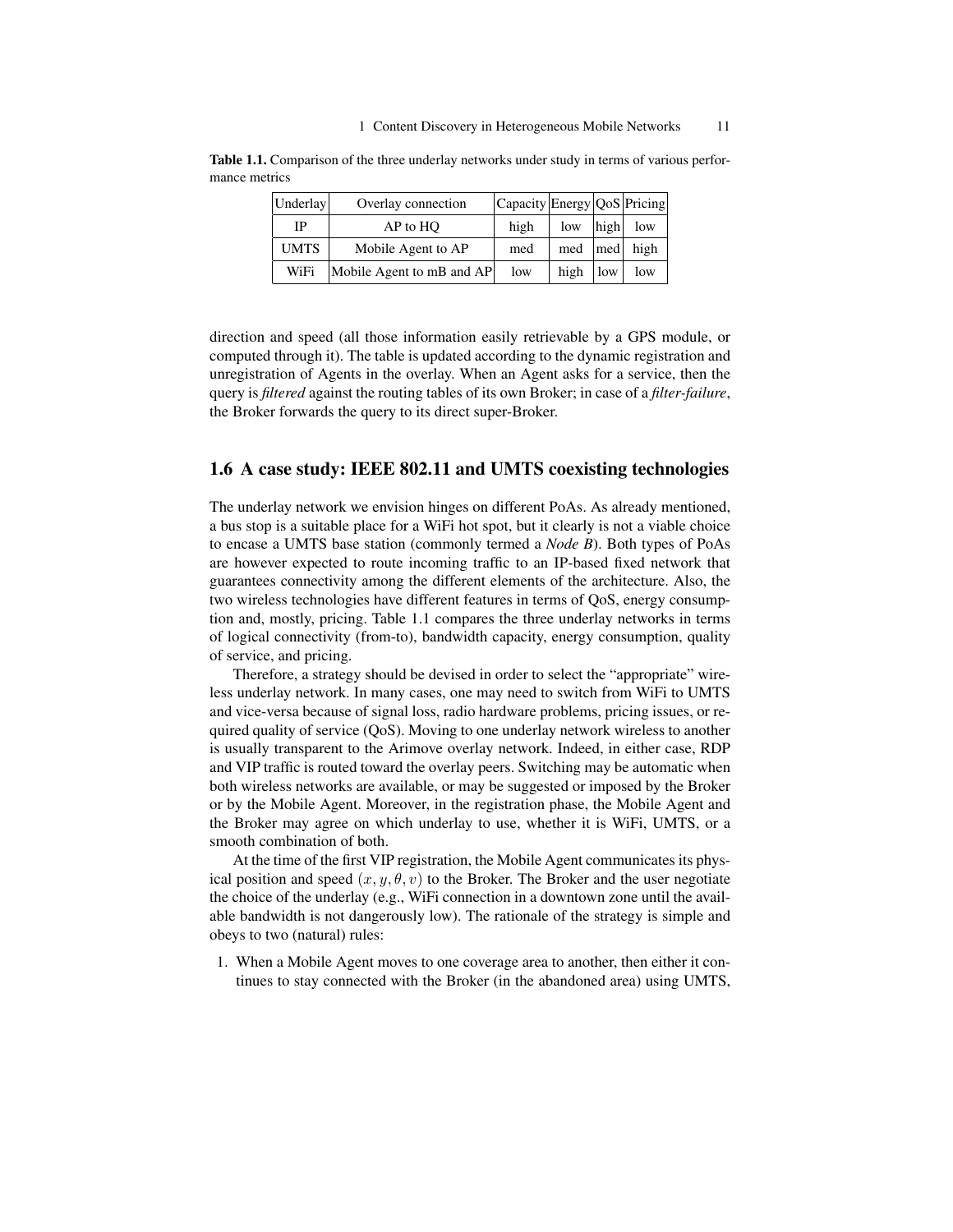or it is invited to change colony, i.e., the Broker sends to it a SREG logout unless it has some pending requests to serve or receive.

2. When a Mobile Agent moves from one WiFi zone to another *in the same area*, then it essentially has two ways to stay connected to the Arimove virtual organization: either using ad hoc MANET protocols at the cost of poorer performance, or switching to the UMTS network until another WiFi zone is detected. The choice of the underlay protocol is in principle left to the mobile user unless the Broker forces the choice of one network instead of another.

This simple strategy induces the following considerations: moving from one area to another "forces" the Mobile Agent to change broker, while moving in the same area "advises" the Mobile Agent to stay in the colony it is connected to. The overlay therefore tries to limit as much as possible high node churning that, as is well-known, contributes to slow down overlay performance.

# 1.7 Performance evaluation

Below, we show the performance of the Arimove architecture obtained under the case study network introduced in Section 1.6. We first describe the simulation scenario and then present the results.

#### 1.7.1 Simulation scenario

We implemented Arimove in the Omnet++ [31] simulator, coding the overlay part and exploiting the existing wireless underlay network modules. In the underlay, we used IEEE 802.11 at the MAC layer and the DYMO routing protocol (an AODVlike reactive routing protocol). The UMTS RACH (Random Access Channel) and dedicated channel were also simulated.

We tested the performance of Arimove in a mobile environment. We considered 3 Mobile Brokers and 120 Mobile Agents. We assumed that the nodes are randomly scattered in a 1-km-wide square city section and move around according to the random walk mobility model. Every node is assigned a speed of  $v$  m/s, randomly selected in a specified interval (see below).

Upon entering the topology, a node acting as Mobile Agent owns a set of S unitary services (e.g., files, traffic information, point of interests) randomly chosen from a set of  $C$  services. A service is included in a node subset with probability  $p$ , equal for all services and all nodes, so that each node owns an average of  $S = p \cdot C$  services. In our simulations, we choose  $C = 20$  while p is a varying parameter.

A Mobile Agent issues a (SREQ) for a service it is missing. The inter-request time of each missing service is supposed to be exponentially distributed with parameter  $\lambda$ . It entails that the larger the number of services a node is lacking, the more frequently it issues an SREQ message. To further clarify, using the above notation, p is inversely proportional to the average SREQ rate.

If an SREQ is successful (i.e., the Broker returns to the requesting Agent the address of another Agent who is willing to provide the requested service), the two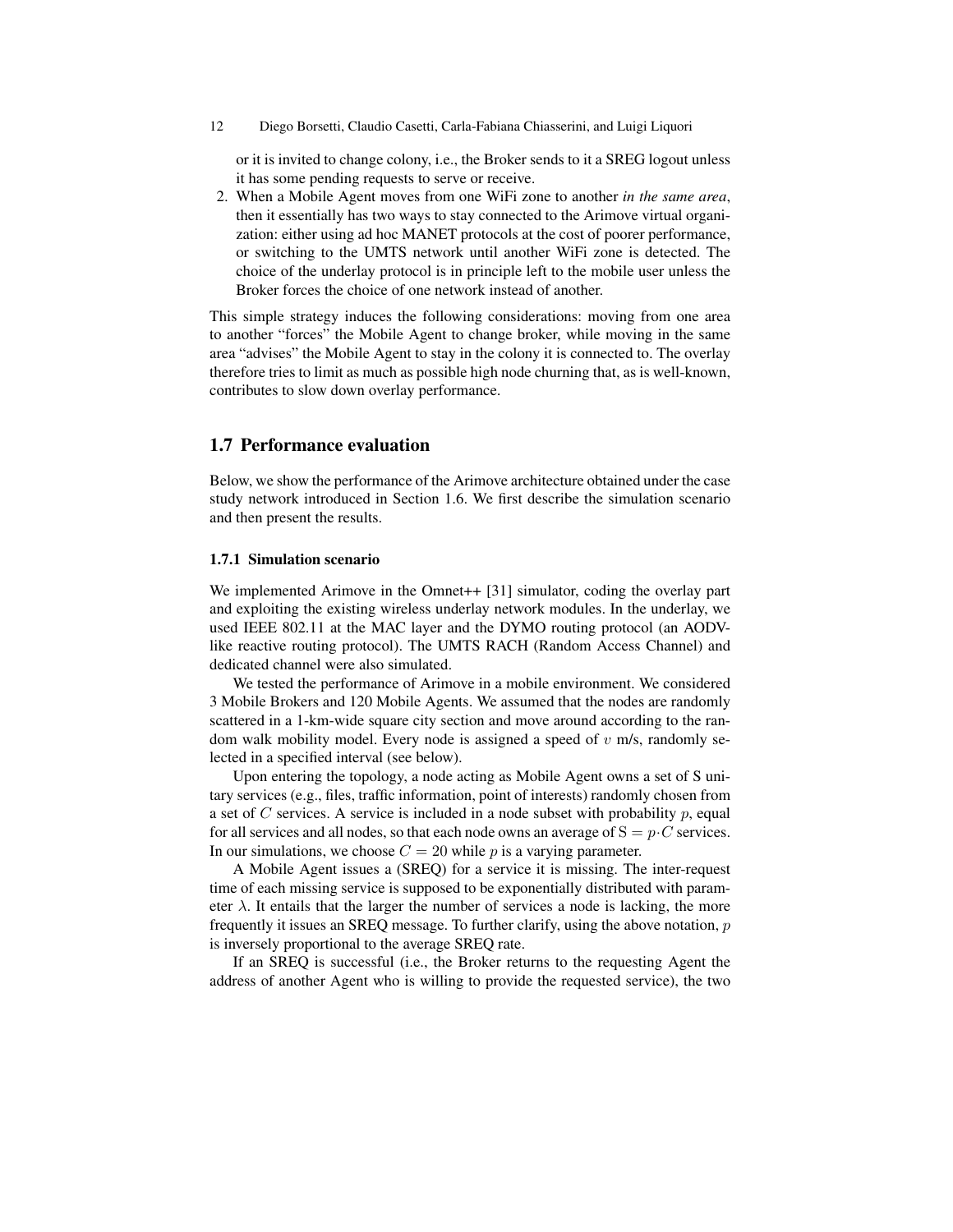peers establish a connection and a download is started. We will assume that a peer engaged in a download (either as sender or receiver) rejects any SREQ or any further connection request *coming from the same type of underlay* until the download is complete. In our simulations, the size of a downloaded file is set to 500 Kbytes.

The simulated city topology features six 802.11 PoAs, each corresponding to a Broker. A single UMTS cell covers the entire simulated area. The wireless channel is considered as always reliable, and no obstacles (such as high-rise buildings) are assumed to be present. Brokers apply the unbalanced acceptance policy and filter the routing table against a received SREQby using the liveliness information only.

#### 1.7.2 Simulation results

Although the number of parameters that can potentially be analyzed is quite high, we focus on few selected sets of results that highlight the performance of the system in presence of either 802.11 coverage or UMTS coverage, as well as in a scenario featuring both technologies in the same area.

We initially address the success probability of a service request in an 802.11-only coverage scenario, i.e., the probability that a service request is positively answered by a Mobile Agent either in the requester's colony or in another colony (after delegation to the super-Broker). Figure 1.2 carries a comparison of success probabilities for an Arimove system as a function of  $p$ . The top plot shows results for two different inter-request times (the node speed is set between 0 and 1 m/s), while the bottom plot allows us to examine different node speeds (with a 600 s inter-request time). As expected, higher content availability entails more successful retrievals, regardless of request rate or node speed. As expected, a longer inter-request time, hence less congested underlay network, results in a higher retrieval success probability. Also, it is quite meaningful to underscore that higher speeds negatively affect the retrieval due to nodes leaving the 802.11 coverage more frequently and thus being unable to complete a request/response cycle that they may have initiated.

We point out that some underlay-related events are responsible for missing responses: for example, a miscue from the routing protocol may lead an Agent to wrongly believing that it is within radio range of a Broker (or that a Broker may be reachable in multi-hop fashion through other nodes); an SREQ will therefore be issued but never delivered to the Broker, negatively affecting the success probability.

Another metric of interest is the average time after which a response to an SREQ is returned to the requesting Agent (Figure 1.3). Again, we first look at an 802.11 scenario. As can be expected, some of the trends already observed for the success probability are found in the response times as well. However, all curves peak around  $p = 0.4$ . As can be recalled, p and SREQ rates are inversely proportional, so values lower than  $p = 0.4$  counterbalance the scarcity of resources with a high SREQ message rate that "keeps alive" many routing paths; this avoids the high overhead of the path setup process typical of reactive routing protocols (such as DYMO). In addition to it, a smaller success probability results in fewer peer-to-peer downloads overloading the network. On the contrary, values higher than  $p = 0.4$  exhibit a lower discovery time thanks to the wealth of services available throughout the network.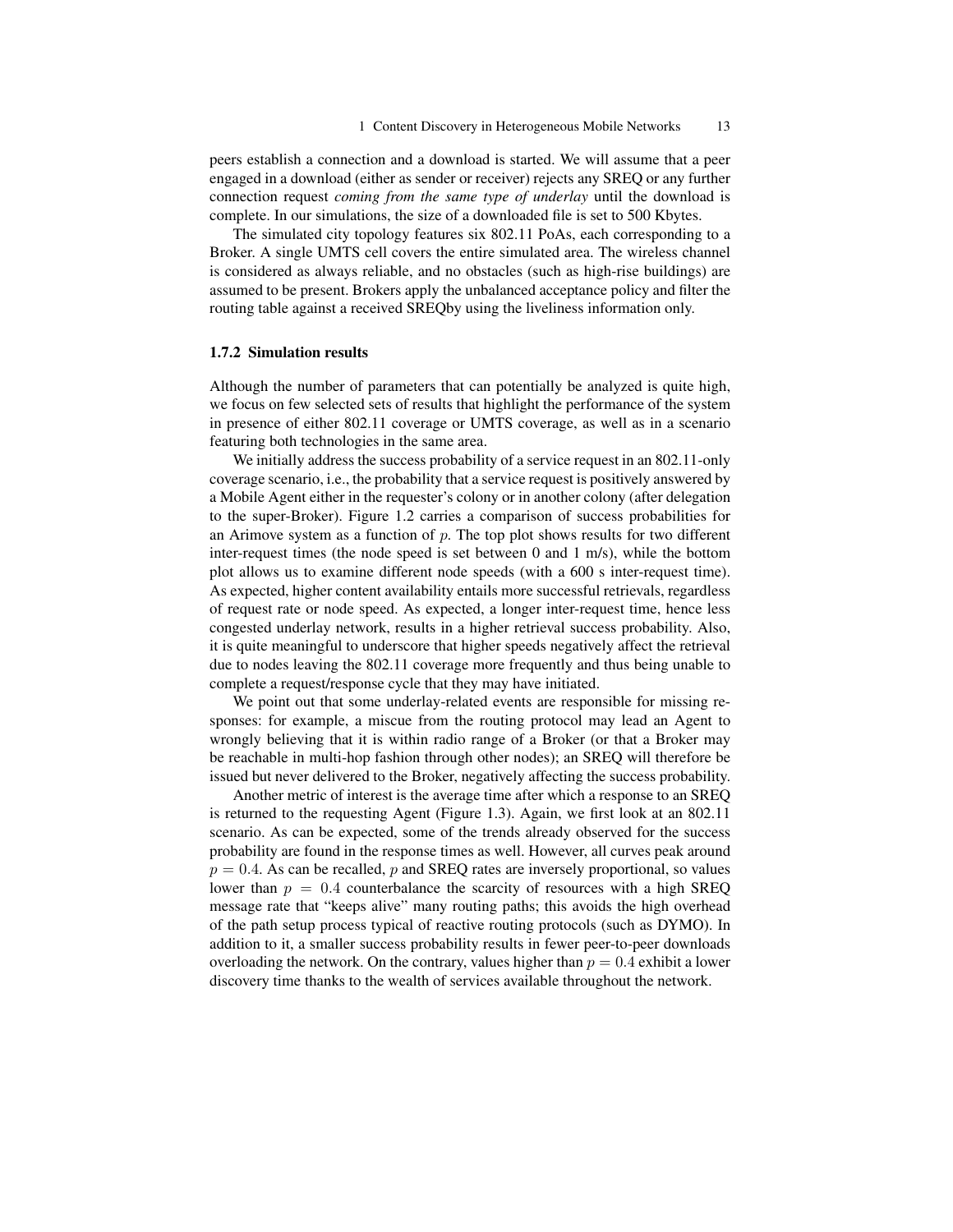When the attention shifts to a scenario featuring UMTS-only coverage, the underlay becomes less of an issue. The probability of successful retrieval is very close to 1, the only failures being due to connection requests towards Agents that have already become engaged in a download with another Agent. Similarly, the discovery time is very low, as shown in Figure 1.4, since the only significant latency comes from RACH access (and no multihop connection, along with its routing overhead, is involved).

Finally, we look at a scenario that combines a spotty 802.11 coverage and an "umbrella" UMTS coverage. Clearly, if the UMTS operator charges a per-access fee, while the 802.11 access is free or available at reasonably hourly fees, Agents will strive to connect to the latter. Therefore, in areas where both coverages are available, Agents will try and connect through the 802.11 underlay. If an Agent cannot connect to an 802.11 PoA (either directly or through a multihop path), it will use UMTS to access the Arimove system. In our simulations, we considered one of the setups used in previous tests, (i.e., Agent speed between 1 and 2 m/s,  $p = 0.6$ ) and analyzed three cases, each with a different 802.11 coverage of the overall area (either 25% or 75%).

Interestingly, the probability of resorting to the UMTS network is directly mapped onto the coverage percentage for higher loads (i.e., inter-request times equal to 100 ms), as can be seen in Figure 1.5. Therefore, if, on average, 75% of the Agents are outside the 802.11 PoA coverage (802.11 coverage  $= 25\%$  in the figure), the probability of switching onto UMTS matches such figure. However, as the load decreases, the number of Agents who successfully complete an SREQ cycle on 802.11 becomes larger, since multihop connectivity even *outside* the radio range of a PoA is no longer hindered by high traffic on the underlay network.

Figure 1.6 presents the probability of successful retrieval observed for SREQ cycles that are performed on 802.11 only (lower curves, with 25% and 75% coverage), and the one observed for all SREQ cycles, i.e., including those that are routed over the UMTS network (higher curves). In the 802.11-only message exchanges, beside the usual increase in success probability as the inter-request time increases, we also observe that smaller coverages yield a better success rate than larger coverages. This is due to fewer downloads on the underlay network (most occur over UMTS, therefore they do not hinder SREQs on 802.11). Clearly, the very high completion probability under UMTS positively affects the overall performance.

The last set of results, shown in Figure 1.7, attains to the average time to satisfy a service request, computed over all SREQ cycles. Depending on the coverage, the use of UMTS rather than 802.11 boosts the performance, lowering the discovery time for 802.11 coverage at 25% (when the majority of Agents is forced to use UMTS).

#### **Conclusions**

This chapter addressed the problem of content discovery in heterogeneous mobile networks. It focused on a network architecture, composed on the one hand of infrastructured nodes, such as WLAN access points and cellular system base stations, and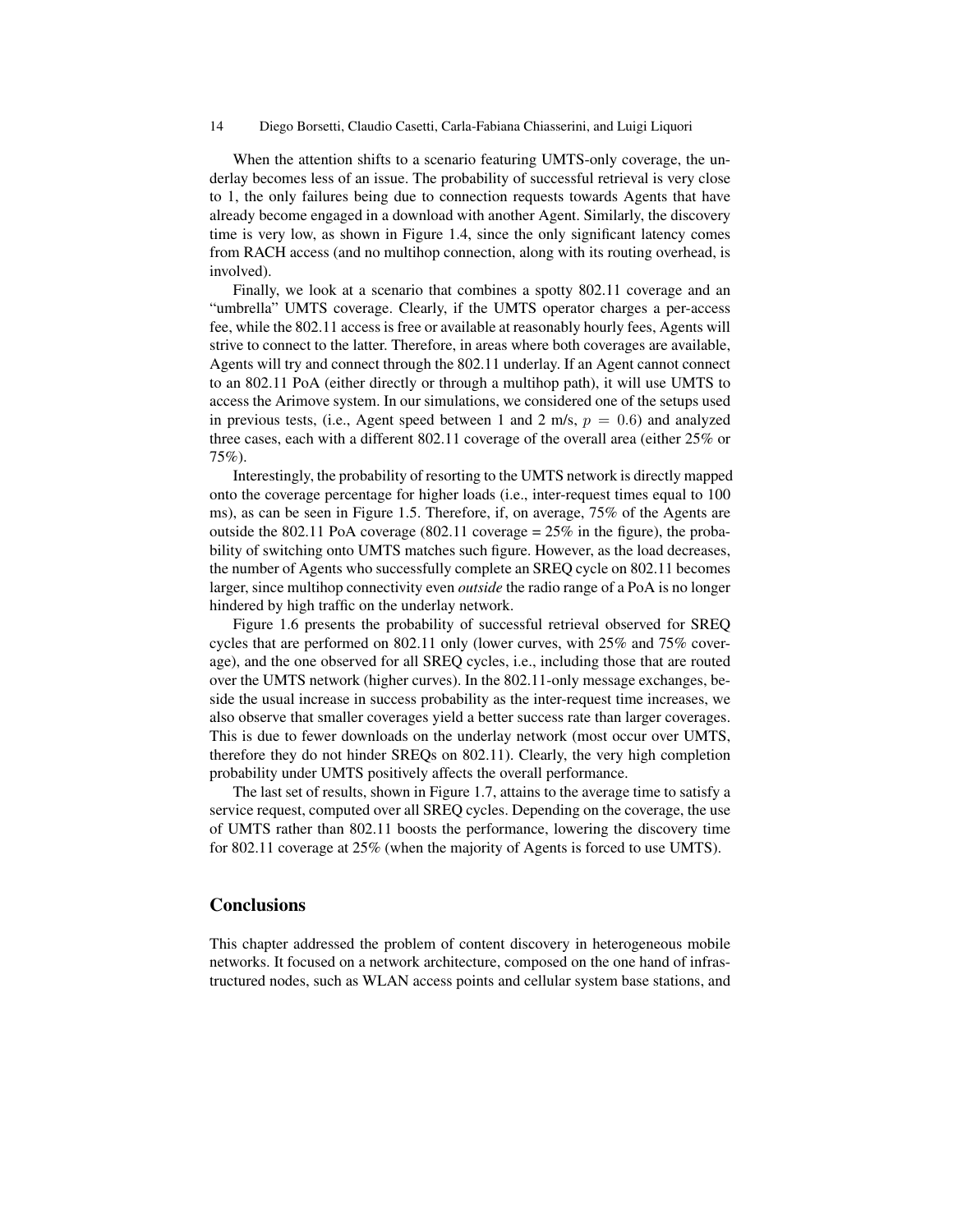on the other hand of mobile nodes, that are equipped with multi-interface wireless terminals. The study adopts the well-known *publish/subscribe* paradigm and designs an overlay network, relying on the underlay wireless network, to implement such a messaging paradigm. The chapter described the semantics and the interaction among the logical network entities, as well as the possible interface selection strategies. Finally, the benefits of using multiple wireless technologies for content retrieval in a mobile environment were highlighted through some performance results. The results were obtained for a case study including WiFi hot spots and UMTS base stations as network infrastructure entities.

# References

- 1. F.H.P. Fitzek, M. Katz, *Cooperation in wireless networks: Principles and applications – Real egoistic behavior is to cooperate!,* Springer, 2006.
- 2. M. Dohler, D.-E. Meddour, S.-M. Senouci, and A. Saadani. Cooperation in 4g: hype or ripe. *IEEE Technology and Society Mag.* in press.
- 3. The InterCity project. http://intelcities.iti.gr/intelcities.
- 4. The WikiCity project. http://senseable.mit.edu/wikicity.
- 5. P. Th. Eugster, P. Felber, R. Guerraoui, and A. M. Kermarrec. The Many Faces of Publish/Subscribe. *Computing Survey*, 35(2):114–131, 2003.
- 6. R. Chand and P. Felber. A scalable protocol for content-based routing in overlay networks. In *Proc. of NCA*, 2003.
- 7. R. Chand and P. Felber. XNet: A Reliable Content-Based Publish/Subscribe System. In *Proc. of SRDS: Symposium on Reliable Distributed Systems*, 2004.
- 8. A. Carzaniga, D.S. Rosenblum, and A.L. Wolf. Design and Evaluation of a Wide-Area Event Notification Service. *ACM TOCS*, 19(3), 2001.
- 9. G. Banavar, T. Chandra, B. Mukherjee, J. Nagarajarao, R.E. Strom, and D.C. Sturman. An efficient multicast protocol for content-based publish-subscribe systems. In *Proc. of ICDCS*, 1999.
- 10. L. Iftode, C. Borcea, N. Ravi, and T. Nadeem. Exploring the Design and Implementation of Vehicular Networked Systems. Technical Report DCS-TR-585, Rutgers.
- 11. A. Varshavsky, B. Reid, and E. de Lara. A Cross-Layer Approach to Service Discovery and Selection in MANETs. In *IEEE MASS*, Washington, DC, 2005.
- 12. A. Nandan and *et al.* Co-operative downloading in vehicular ad-hoc wireless networks. In *WONS '05*, pages 32–41, St. Moritz, Switzerland, January 2005.
- 13. M. Fiore, C. Casetti, and C.-F. Chiasserini. Efficient retrieval of user contents in MANETs. In *IEEE INFOCOM '07*, May 2007.
- 14. D. Lundquist and A. Ouksel. An Efficient Demand-driven and Density-controlled Publish/Subscribe Protocol for Mobile Environments. In *ACM International Conference on Distributed Event-based Systems*, pages 26–37, Toronto, Canada, 2007.
- 15. M. Avvenuti, A. Vecchio, and G. Turi. A cross-layer approach for publish/subscribe in mobile ad hoc networks. In *MATA*, pages 203–214, 2005.
- 16. E. Yoneki and J. Bacon. Dynamic publish/subscribe in mobile peer-to-peer systems. In *OTM Workshops*, pages 1–2, 2004.
- 17. R. Meier and V. Cahill. Steam: Event-based middleware for wireless ad hoc network. In *ICDCS Workshops*, pages 639–644, 2002.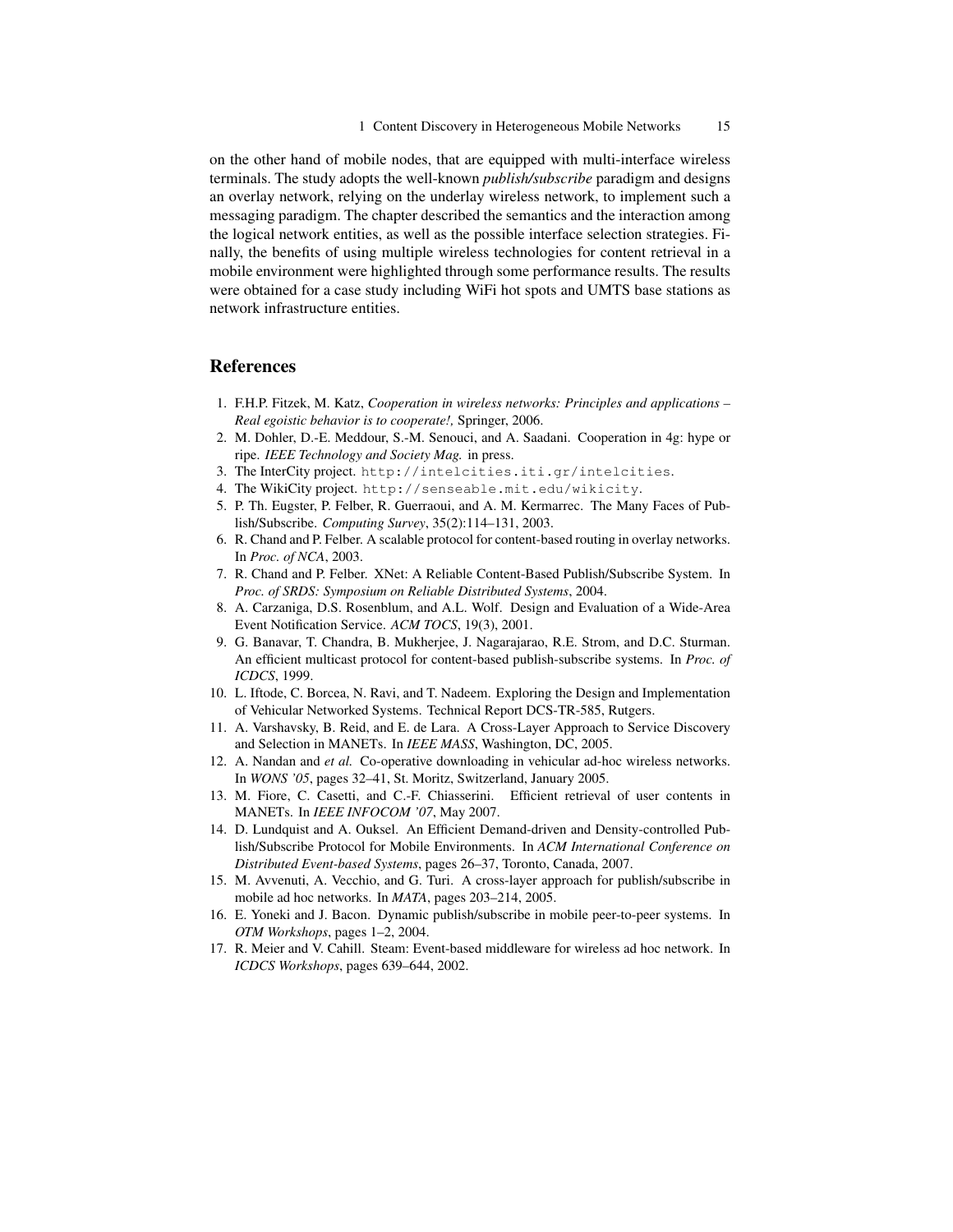- 16 Diego Borsetti, Claudio Casetti, Carla-Fabiana Chiasserini, and Luigi Liquori
- 18. R. Meier, V. Cahill, A. Nedos, and S. Clarke. Proximity-based service discovery in mobile ad hoc networks. In *DAIS*, pages 115–129, 2005.
- 19. BitTorrent, Inc. http://www.bittorrent.com/.
- 20. R. Sherwood, R. Braud, and B. Bhattacharjee, Slurpie: A cooperative bulk data transfer protocol, In IEEE INFOCOM '04, Hong Kong, March 2004.
- 21. Globus Alliance. http://www.globus.org/.
- 22. JXTA Community. http://www.jxta.org/.
- 23. OSGi Alliance. Open Services Gateway Initiative. http://www.osgi.org/.
- 24. U.C. Kozat and L. Tassiulas. Network Layer Support for Service Discovery in Mobile Ad Hoc Networks. In *IEEE INFOCOM*, pages 1965–1975, San Francisco, CA, April 2003.
- 25. F. Sailhan and V. Issarny. Scalable Service Discovery for MANET. In *IEEE PerComm*, Kauai Island, Hawaii, March 2005.
- 26. L. Liquori and M. Cosnard. Logical Networks: Towards Foundations for Programmable Overlay Networks and Overlay Computing Systems. In *TGC, Trustworthy Global Computing*, Lecture Notes in Computer Science. Springer, 2008.
- 27. D. Benza, M. Cosnard, L. Liquori, and M. Vesin. Arigatoni: Overlaying Internet via Low Level Network Protocols. In *JVA, John Vincent Atanasoff International Symposium on Modern Computing*, pages 82–91. IEEE, 2006.
- 28. R. Chand, M. Cosnard, and L. Liquori. Powerful resource discovery for Arigatoni overlay network. *Future Generation Computer Systems*, 24(1):31–38, 2008.
- 29. D. Jordan and J. Evdemon. *Web Services Business Process Execution Language Version 2.0*. OASIS Web Services Business Process Execution Language (WSBPEL) TCO.
- 30. L. Liquori, D. Borsetti, C. Casetti, and C. Chiasserini. Overlay Networks for Vehicular Networks. Research report, INRIA Sophia-Antipolis Méditerranée, 2008.
- 31. OMNET++ Discrete Events Simulator. http://www.omnetpp.org.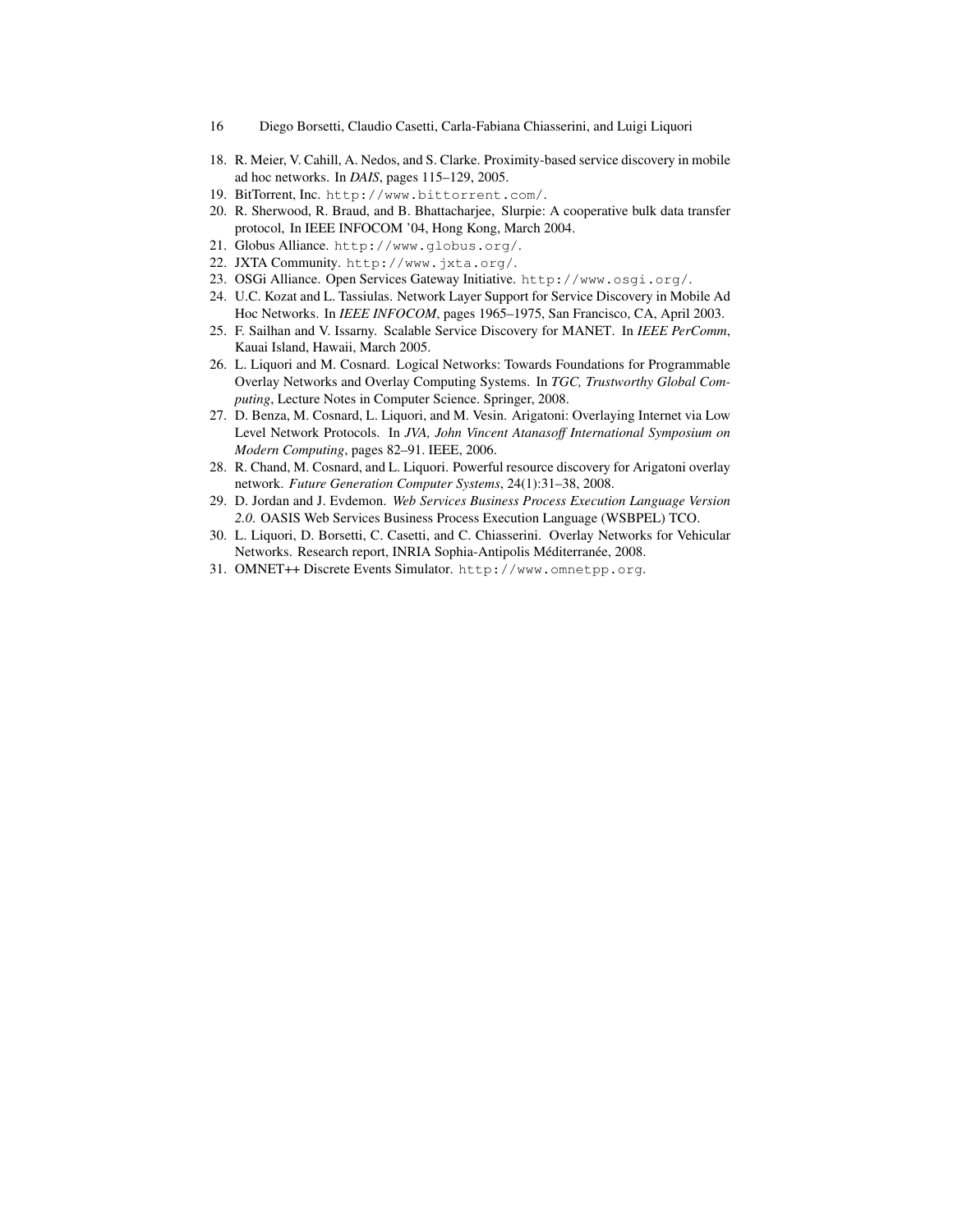

Fig. 1.2. Success probability of a service request as a function of the initial content availability at each user. Results are derived for different request rates (top) and different user speeds (bottom). 802.11 scenario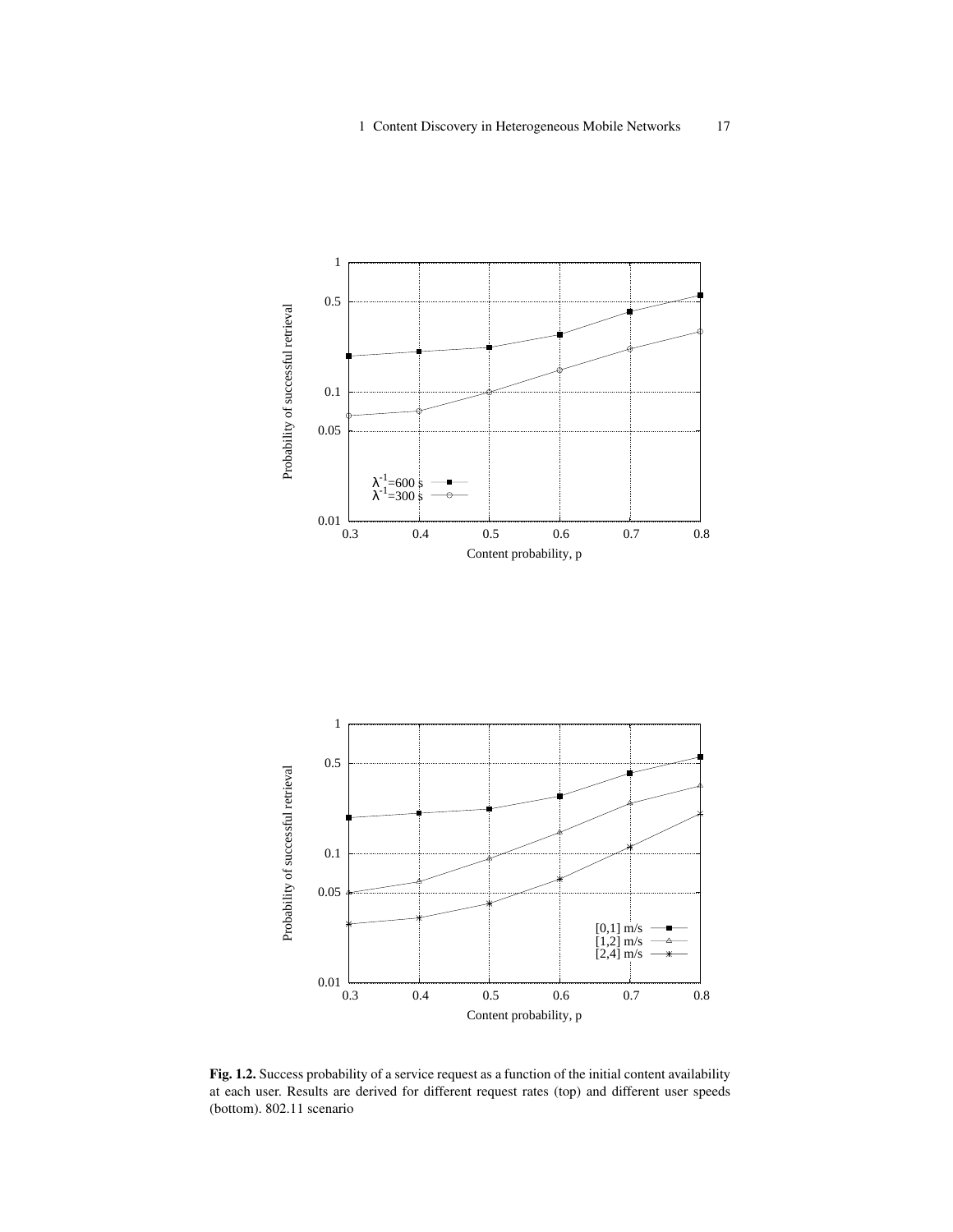



Fig. 1.3. Average time to satisfy a service request as a function of the initial content availability at each user. Results are derived for different request rates (top) and different user speeds (bottom). 802.11 scenario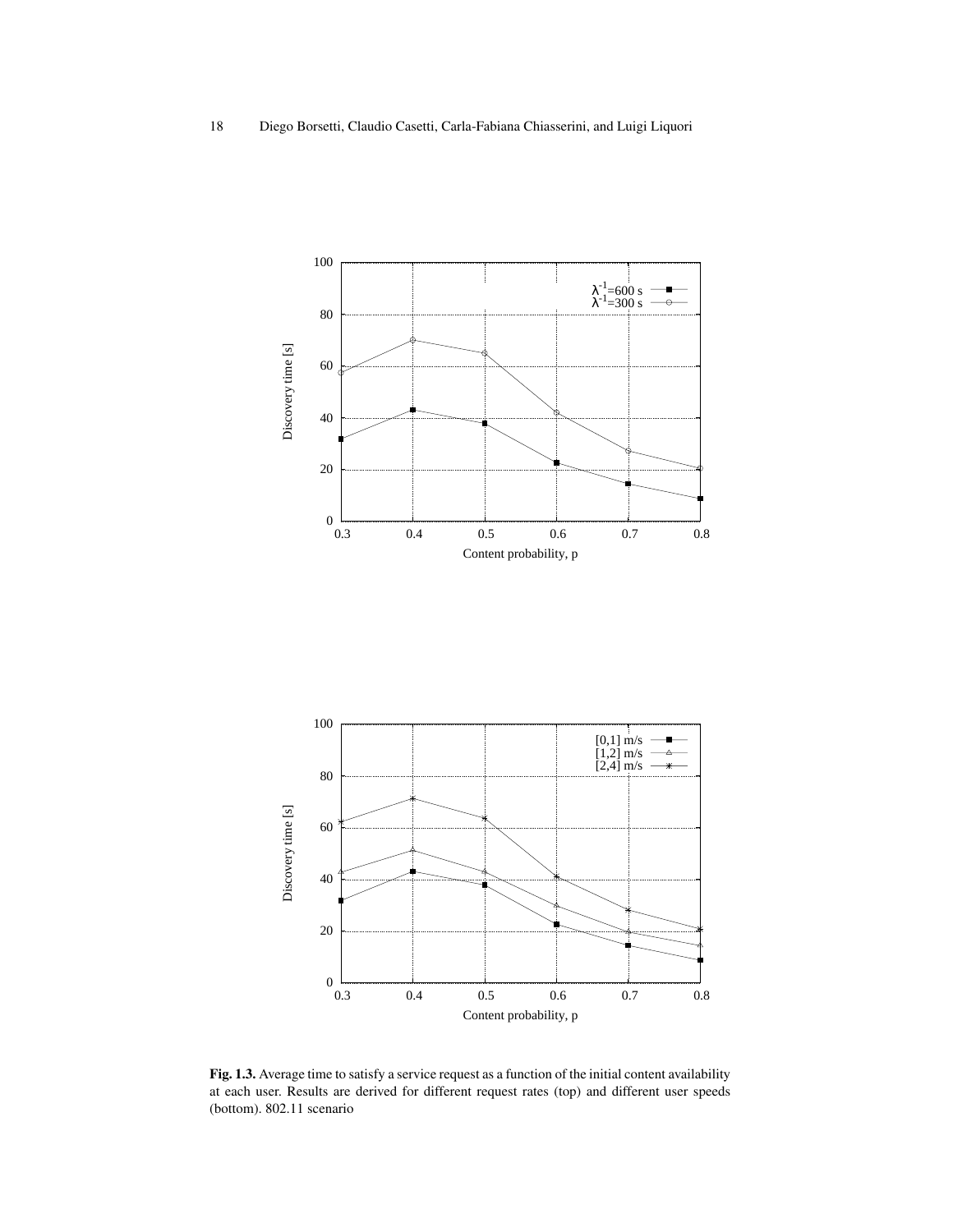

Fig. 1.4. Average time to satisfy a service request as a function of the initial content availability at each user. Results are derived for different request rates. UMTS scenario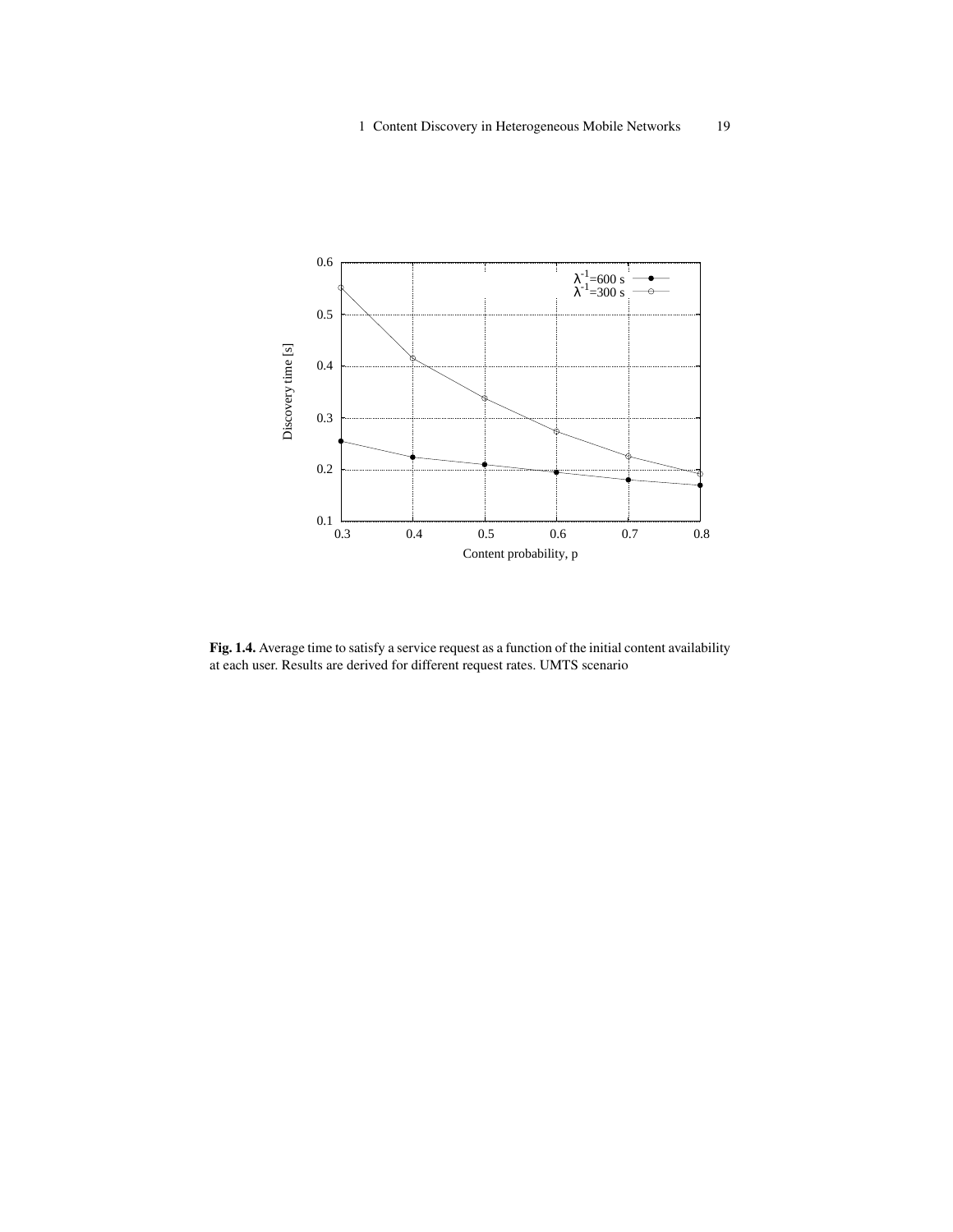

Fig. 1.5. Probability that a SREQ has to be routed over UMTS due to unavailability of an 802.11 route to the Broker, as a function of inter-request time. 802.11/UMTS mixed scenario and different 802.11 coverages.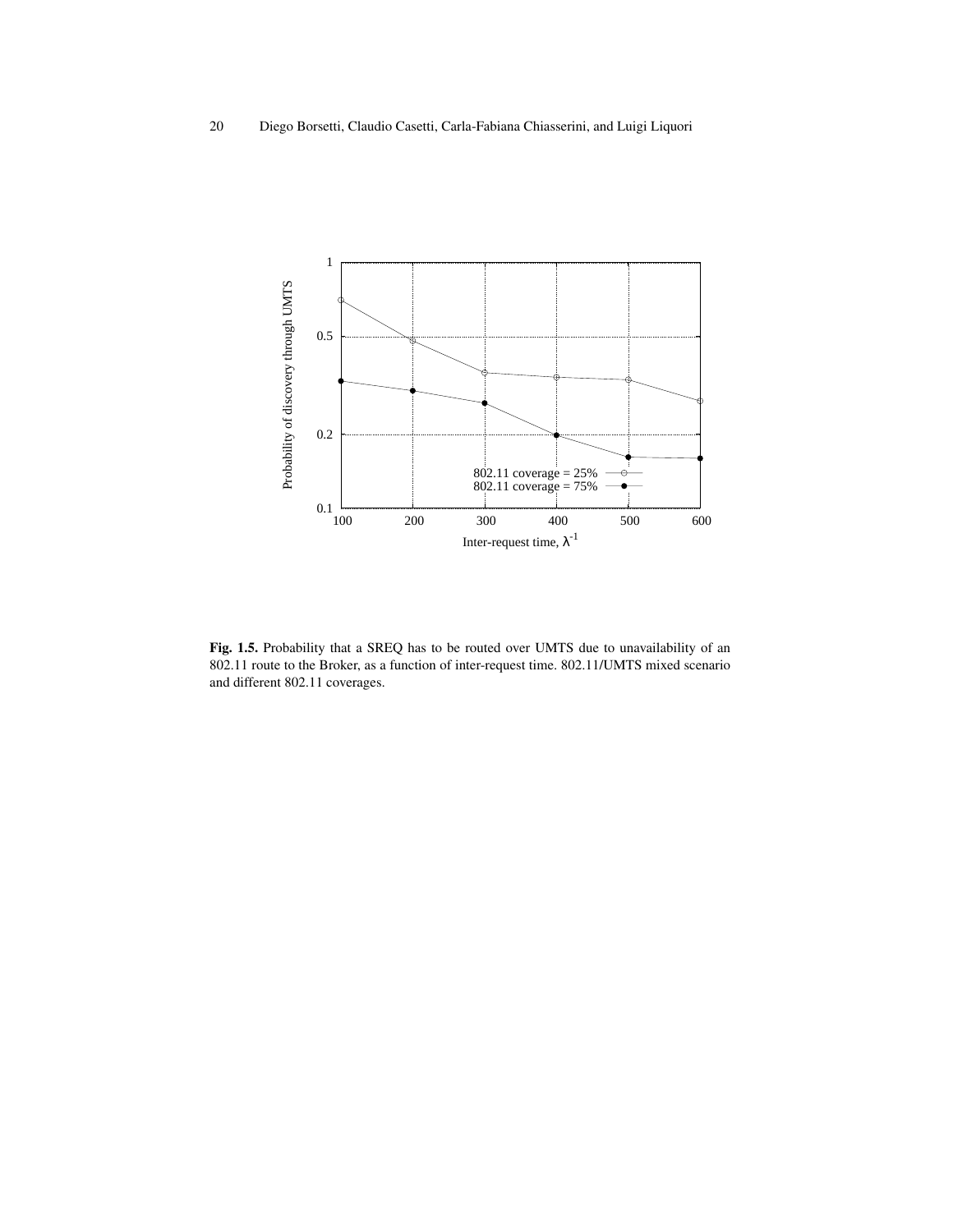

Fig. 1.6. Probability that a SREQ issued is successful, as a function of inter-request time in 802.11/UMTS mixed scenario and with different 802.11 coverages.